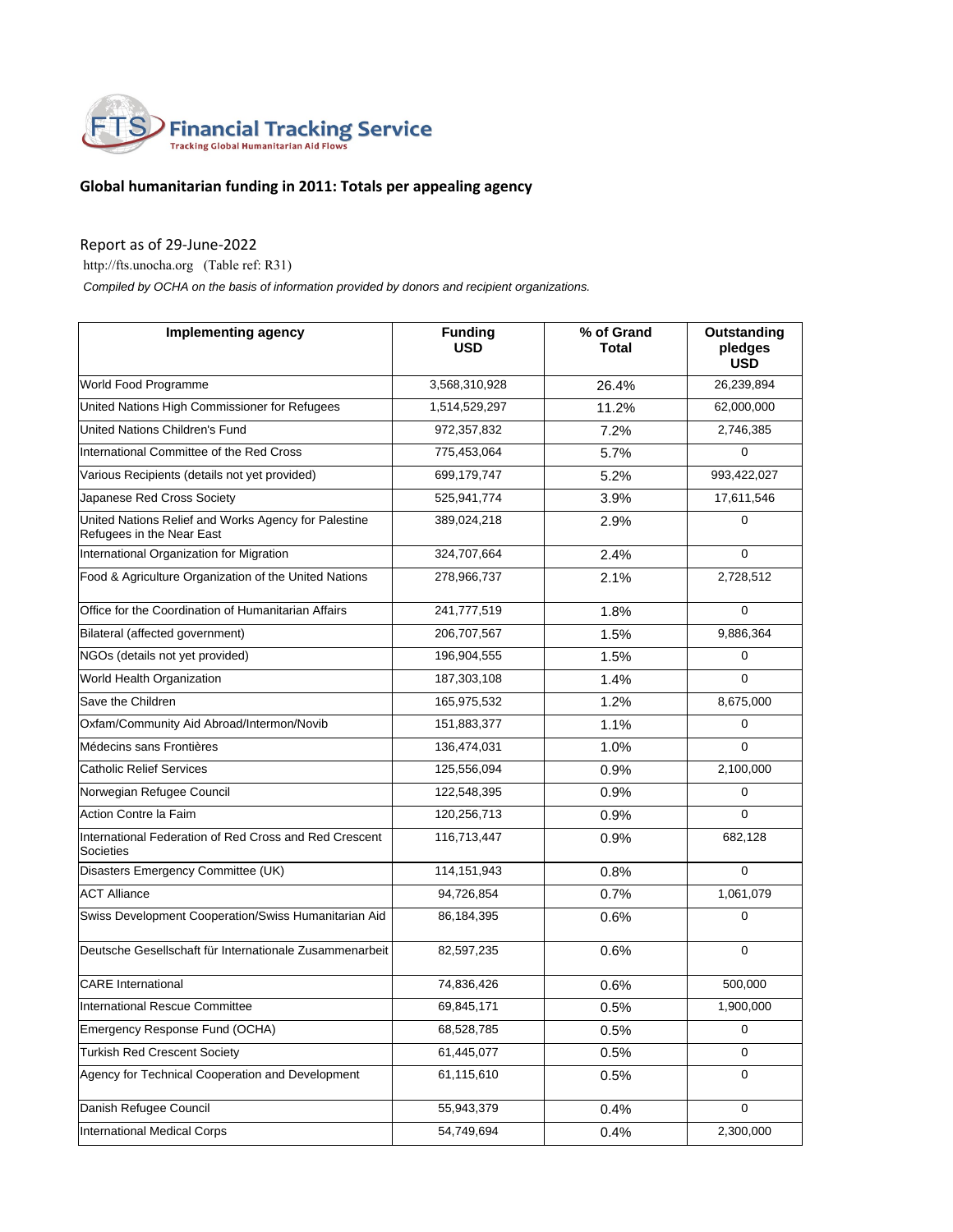| Chemonics International Inc.                                     | 53,692,889 | 0.4% | 0           |
|------------------------------------------------------------------|------------|------|-------------|
| Concern Worldwide                                                | 52,983,924 | 0.4% | $\Omega$    |
| UN Agencies, NGOs and/or Red Cross (details not yet<br>provided) | 49,230,217 | 0.4% | 4,000,000   |
| Solidarités International                                        | 43,325,904 | 0.3% | 0           |
| Deutsche Welthungerhilfe e.V. (German Agro Action)               | 41,601,300 | 0.3% | $\mathbf 0$ |
| United Nations Mine Action Service                               | 41,124,219 | 0.3% | $\mathbf 0$ |
| Central Emergency Response Fund                                  | 39,064,913 | 0.3% | $\mathbf 0$ |
| Caritas Germany (DCV)                                            | 38,136,458 | 0.3% | 25,000      |
| World Vision International                                       | 36,630,219 | 0.3% | $\mathbf 0$ |
| United Nations Development Programme                             | 36,470,757 | 0.3% | $\mathbf 0$ |
| Red Crescent Society of the United Arab Emirates                 | 35,617,661 | 0.3% | $\Omega$    |
| Norwegian People's Aid                                           | 35,216,343 | 0.3% | 0           |
| Medical Emergency Relief International                           | 34,028,201 | 0.3% | $\mathbf 0$ |
| Cooperazione Internazionale - COOPI                              | 29,393,218 | 0.2% | 0           |
| Common Humanitarian Fund                                         | 29,351,623 | 0.2% | 0           |
| Samenwerkende Hulporganisaties                                   | 28,228,503 | 0.2% | $\mathbf 0$ |
| Swedish Civil Contingencies Agency (MSB)                         | 27,635,475 | 0.2% | 0           |
| <b>GOAL</b>                                                      | 26,082,196 | 0.2% | $\mathbf 0$ |
| Norwegian Red Cross                                              | 25,796,287 | 0.2% | $\mathbf 0$ |
| United Nations Population Fund                                   | 25,774,524 | 0.2% | 0           |
| United Nations Office for Project Services                       | 25,717,021 | 0.2% | $\mathbf 0$ |
| United Nations Human Settlements Programme (UN-<br>HABITAT)      | 25,589,322 | 0.2% | $\mathbf 0$ |
| Cooperative Housing Foundation International                     | 25,265,646 | 0.2% | $\mathbf 0$ |
| Premiere Urgence                                                 | 24,278,746 | 0.2% | 0           |
| Terre des Hommes International                                   | 23,224,007 | 0.2% | $\Omega$    |
| Mercy Corps                                                      | 21,920,766 | 0.2% | 2,500,000   |
| French Red Cross                                                 | 21,459,450 | 0.2% | $\mathbf 0$ |
| Handicap International                                           | 20,813,805 | 0.2% | $\mathbf 0$ |
| Médecins du Monde                                                | 20,683,808 | 0.2% | 0           |
| MEDAIR                                                           | 20,089,911 | 0.1% | 584,032     |
| Help - Hilfe zur Selbsthilfe e.V.                                | 19,869,973 | 0.1% | 0           |
| Adventist Development and Relief Agency                          | 18,108,691 | 0.1% | 304,587     |
| <b>Islamic Relief Worldwide</b>                                  | 15,692,667 | 0.1% | 175,000     |
| <b>TEARFUND</b>                                                  | 15,689,738 | 0.1% | $\mathbf 0$ |
| Danish Red Cross                                                 | 15,364,978 | 0.1% | 0           |
| German Red Cross                                                 | 15,213,401 | 0.1% | $\mathbf 0$ |
| Promoting Recovery in Zimbabwe                                   | 14,830,000 | 0.1% | $\mathbf 0$ |
| <b>DAC Aviation International</b>                                | 14,084,507 | 0.1% | $\mathbf 0$ |
| American Red Cross                                               | 13,353,092 | 0.1% | 108,146,908 |
| Office of the High Commissioner for Human Rights                 | 13,200,738 | 0.1% | $\mathbf 0$ |
| Relief International                                             | 12,433,263 | 0.1% | 57,877      |
| <b>HALO Trust</b>                                                | 12,315,858 | 0.1% | 0           |
| Malteser International                                           | 12,205,795 | 0.1% | $\mathbf 0$ |
| Plan International                                               | 11,865,219 | 0.1% | $\mathbf 0$ |
| Danish De-mining Group                                           | 11,256,953 | 0.1% | $\mathbf 0$ |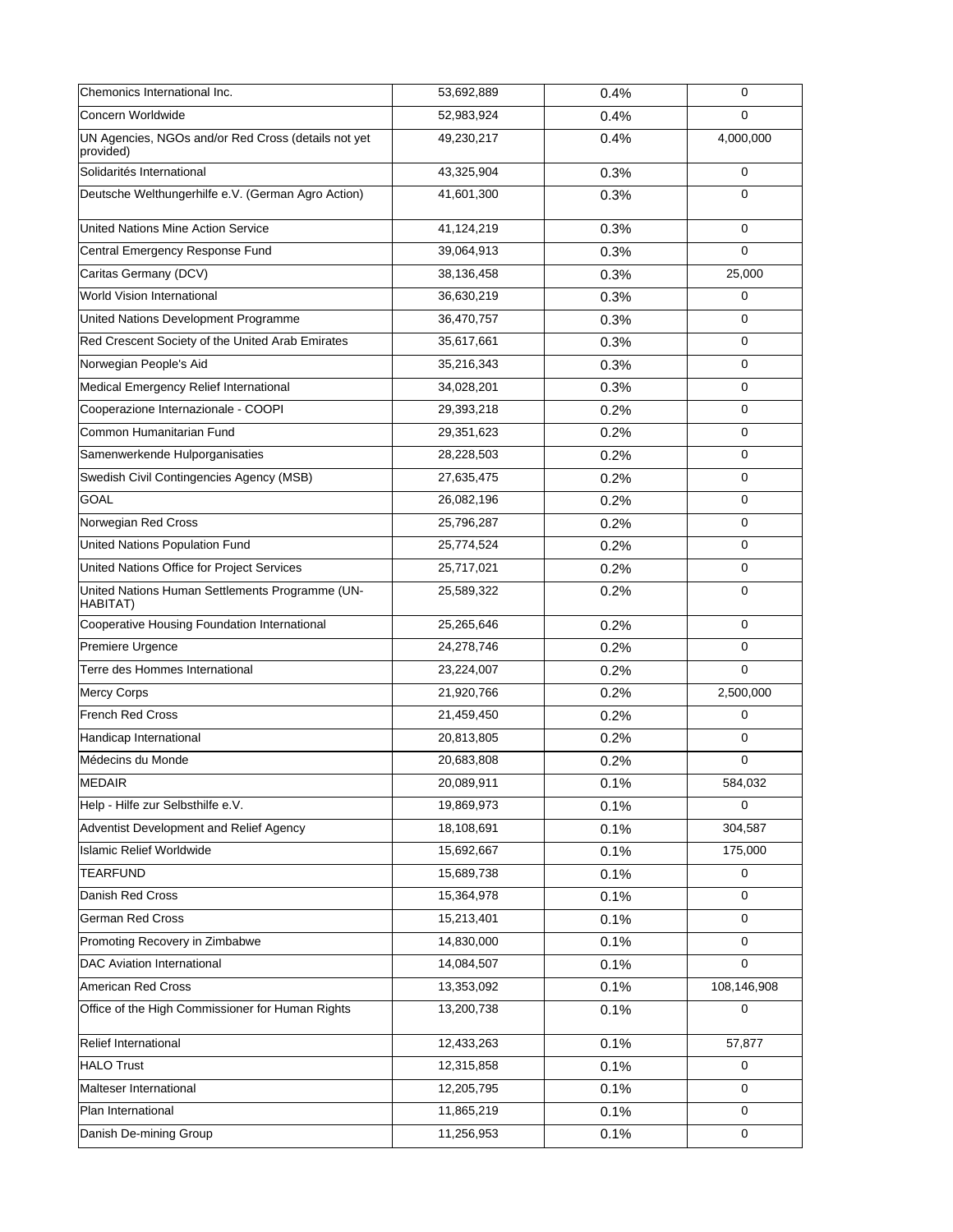| World Bank                                                                                              | 10,817,397 | 0.1%    | $\mathbf 0$ |
|---------------------------------------------------------------------------------------------------------|------------|---------|-------------|
| Counterpart International                                                                               | 10,544,300 | 0.1%    | $\mathbf 0$ |
| <b>ZOA</b>                                                                                              | 10,438,151 | 0.1%    | $\mathbf 0$ |
| American Refugee Committee                                                                              | 10,350,453 | 0.1%    | 450,000     |
| Horn Relief                                                                                             | 10,017,486 | 0.1%    | $\mathbf 0$ |
| <b>Kuwait Red Crescent Society</b>                                                                      | 10,000,000 | 0.1%    | $\mathbf 0$ |
| Agricultural Cooperative Development International and<br>Volunteers in Overseas Cooperative Assistance | 9,338,400  | 0.1%    | $\mathbf 0$ |
| Africare                                                                                                | 9,200,835  | 0.1%    | $\mathbf 0$ |
| International Relief and Development                                                                    | 8,995,937  | 0.1%    | $\mathbf 0$ |
| International Strategy for Disaster Reduction                                                           | 8,610,067  | 0.1%    | $\mathbf 0$ |
| Innovasjon Norge                                                                                        | 8,143,293  | 0.1%    | $\mathbf 0$ |
| Samaritan's Purse                                                                                       | 7,634,419  | 0.1%    | $\mathbf 0$ |
| United Nations Department of Safety and Security                                                        | 7,557,399  | 0.1%    | $\mathbf 0$ |
| <b>Belgian Red Cross</b>                                                                                | 7,374,296  | 0.1%    | $\mathbf 0$ |
| UN Agencies (details not yet provided)                                                                  | 7,320,142  | 0.1%    | 0           |
| Oxfam Intermon                                                                                          | 7,316,287  | 0.1%    | $\mathbf 0$ |
| ActionAid                                                                                               | 6,752,285  | 0.0%    | $\mathbf 0$ |
| Johanniter Unfallhilfe e.V.                                                                             | 6,597,245  | 0.0%    | $\mathbf 0$ |
| <b>New Zealand Red Cross</b>                                                                            | 6,589,096  | 0.0%    | $\mathbf 0$ |
| Mines Advisory Group                                                                                    | 6,538,884  | 0.0%    | $\mathbf 0$ |
| Oxfam Italia                                                                                            | 6,489,988  | 0.0%    | $\mathbf 0$ |
| Health And Nutrition Development Society                                                                | 6,250,000  | 0.0%    | $\mathbf 0$ |
| <b>Global Facility for Disaster Risk Reduction</b>                                                      | 5,969,752  | 0.0%    | 0           |
| Medico International                                                                                    | 5,962,900  | 0.0%    | $\mathbf 0$ |
| <b>INTERSOS Humanitarian Aid Organization</b>                                                           | 5,937,675  | 0.0%    | 0           |
| International Resources Group                                                                           | 5,863,985  | 0.0%    | $\mathbf 0$ |
| Norsk senter for menneskerettigheter                                                                    | 5,755,110  | 0.0%    | $\mathbf 0$ |
| HelpAge International                                                                                   | 5,351,244  | 0.0%    | $\mathbf 0$ |
| European Commission                                                                                     | 5,343,253  | 0.0%    | 0           |
| <b>World Concern</b>                                                                                    | 5,330,460  | 0.0%    | 0           |
| Muslim Aid                                                                                              | 5,169,661  | $0.0\%$ | 0           |
| Fondation Suisse pour le Déminage                                                                       | 5,059,593  | 0.0%    | $\mathbf 0$ |
| Mission Aviation Fellowship                                                                             | 5,057,054  | 0.0%    | $\mathbf 0$ |
| International Catholic Migration Commission                                                             | 4,907,892  | 0.0%    | 0           |
| Vétérinaire sans Frontieres                                                                             | 4,857,592  | 0.0%    | 0           |
| World Relief                                                                                            | 4,766,006  | 0.0%    | 0           |
| WorldFish                                                                                               | 4,737,825  | 0.0%    | $\pmb{0}$   |
| World Vision Sudan                                                                                      | 4,654,320  | 0.0%    | 0           |
| Norwegian Aid Committee                                                                                 | 4,611,006  | 0.0%    | 0           |
| <b>NIRAS</b>                                                                                            | 4,606,207  | 0.0%    | $\mathbf 0$ |
| Reach out Foundation for Human Development                                                              | 4,594,878  | 0.0%    | $\pmb{0}$   |
| Food for the Hungry                                                                                     | 4,367,049  | 0.0%    | $\mathbf 0$ |
| Gruppo Volontariato Civile                                                                              | 4,336,944  | 0.0%    | $\mathbf 0$ |
| Triangle Génération Humanitaire                                                                         | 4,300,618  | 0.0%    | 0           |
| Netherlands Red Cross                                                                                   | 4,245,863  | 0.0%    | $\mathbf 0$ |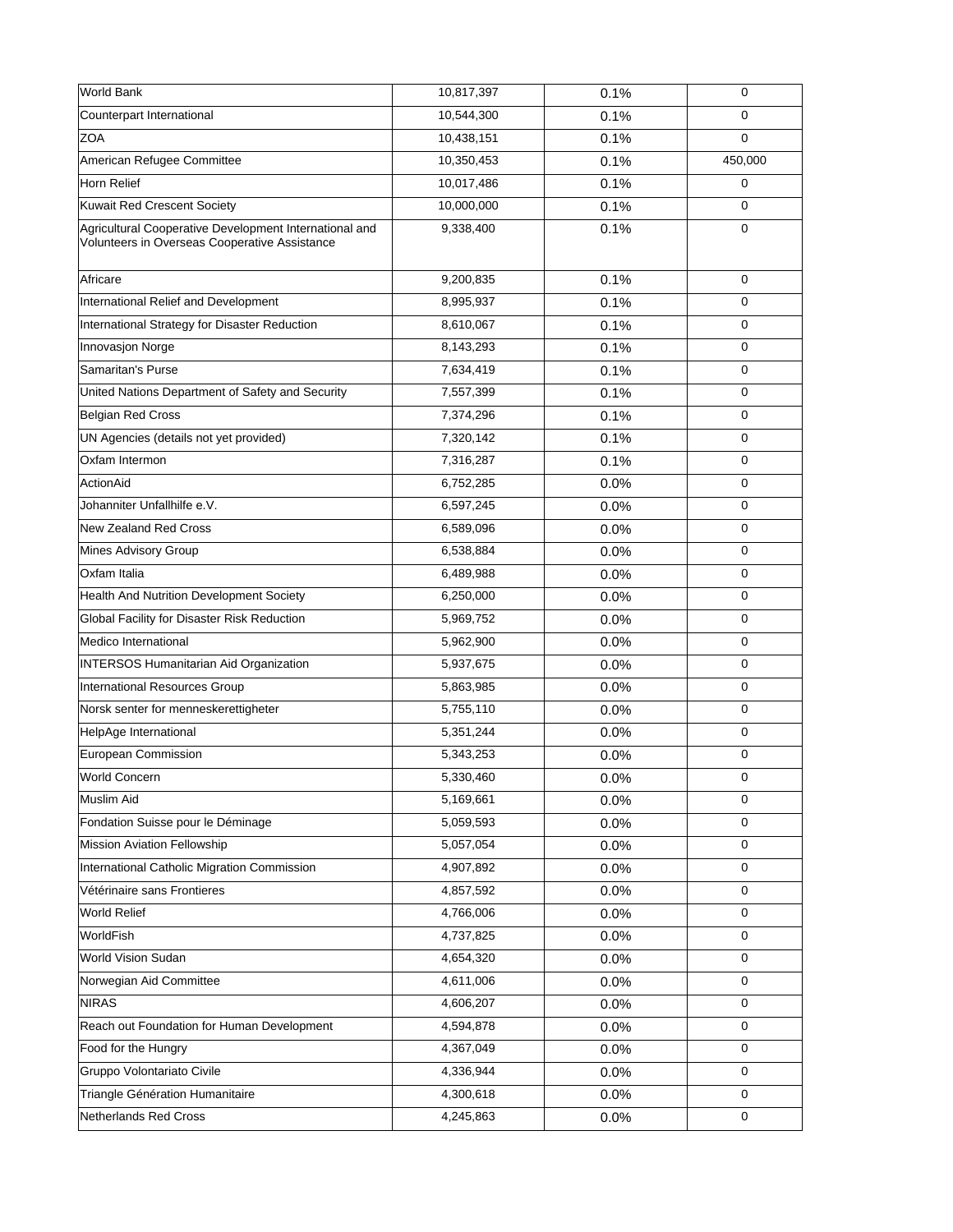| <b>Swedish Red Cross</b>                                                               | 4,146,341 | 0.0%    | $\mathbf 0$ |
|----------------------------------------------------------------------------------------|-----------|---------|-------------|
| Comitato Internationale per lo Sviluppo dei Popoli                                     | 4,138,320 | 0.0%    | $\mathbf 0$ |
| Comitato di Coordinamento delle Organizzazione per il<br>Servizio Volontario           | 4,123,928 | 0.0%    | 0           |
| Médecins du Monde Belgium                                                              | 4,000,947 | 0.0%    | $\mathbf 0$ |
| Pan American Development Foundation                                                    | 4,000,000 | $0.0\%$ | $\mathbf 0$ |
| International Institute for Democracy and Electoral<br>Assistance - International IDEA | 3,997,838 | 0.0%    | $\mathbf 0$ |
| <b>International Aid Services</b>                                                      | 3,858,339 | 0.0%    | $\mathbf 0$ |
| Air Serv International                                                                 | 3,850,000 | 0.0%    | $\mathbf 0$ |
| Aide Médicale Internationale                                                           | 3,769,451 | 0.0%    | 0           |
| Associazione Volontari per il Servizio Internazionale                                  | 3,673,827 | 0.0%    | 0           |
| United Nations Humanitarian Response Depot                                             | 3,513,357 | 0.0%    | 0           |
| Pact Inc.                                                                              | 3,500,000 | 0.0%    | 0           |
| Helen Keller International                                                             | 3,477,169 | 0.0%    | 0           |
| Partners in Health                                                                     | 3,231,766 | 0.0%    | $\mathbf 0$ |
| <b>Stichting Vluchteling</b>                                                           | 3,194,491 | 0.0%    | 0           |
| <b>YME Foundation</b>                                                                  | 3,108,722 | 0.0%    | 0           |
| Trocaire                                                                               | 3,090,875 | 0.0%    | $\mathbf 0$ |
| Aga Khan Foundation                                                                    | 2,911,095 | 0.0%    | 0           |
| Catholic Organisation for Relief and Development Aid                                   | 2,884,202 | 0.0%    | $\mathbf 0$ |
| African Rescue Committee                                                               | 2,815,803 | 0.0%    | $\mathbf 0$ |
| Solidar                                                                                | 2,762,109 | 0.0%    | $\mathbf 0$ |
| Technisches Hilfswerk (THW)                                                            | 2,741,972 | 0.0%    | 0           |
| Cooperazione E Sviluppo - CESVI                                                        | 2,741,733 | 0.0%    | $\mathbf 0$ |
| International Emergency and Development Aid                                            | 2,699,268 | 0.0%    | $\Omega$    |
| Plan Sweden                                                                            | 2,679,408 | 0.0%    | 0           |
| <b>ACT Alliance / Christian Aid</b>                                                    | 2,576,578 | 0.0%    | $\mathbf 0$ |
| Arbeiter-Samariter-Bund Deutschland e.V                                                | 2,567,852 | 0.0%    | 0           |
| Practical Action (formerly Intermediate Technology<br>Development Group)               | 2,393,068 | 0.0%    | $\mathbf 0$ |
| Mine Action Group                                                                      | 2,390,129 | 0.0%    | 0           |
| Afghanaid                                                                              | 2,387,399 | 0.0%    | 0           |
| Development Initiatives Access Link                                                    | 2,374,353 | 0.0%    | 0           |
| Hilfswerk Austria International                                                        | 2,372,235 | 0.0%    | $\mathbf 0$ |
| <b>Eid Charity</b>                                                                     | 2,352,345 | 0.0%    | 0           |
| UN Agencies and NGOs (details not yet provided)                                        | 2,341,309 | 0.0%    | 0           |
| <b>Praktisk Solidarites</b>                                                            | 2,297,232 | 0.0%    | 0           |
| Temporary International Presence in Hebron                                             | 2,235,510 | 0.0%    | $\mathbf 0$ |
| Tromsø Mineskadesenter/Tromsoe Mine Victim<br><b>Resource Center</b>                   | 2,233,185 | 0.0%    | $\mathbf 0$ |
| International Campaign to Ban Landmines                                                | 2,206,105 | 0.0%    | 0           |
| Solidarites-France                                                                     | 2,167,116 | 0.0%    | 0           |
| Japan Society                                                                          | 2,166,498 | 0.0%    | 0           |
| Geneva International Centre for Humanitarian Demining                                  | 2,155,068 | 0.0%    | $\mathbf 0$ |
| Information Management and Mine Action Programs                                        | 2,103,824 | 0.0%    | 0           |
| <b>Swiss Red Cross</b>                                                                 | 2,103,538 | 0.0%    | 0           |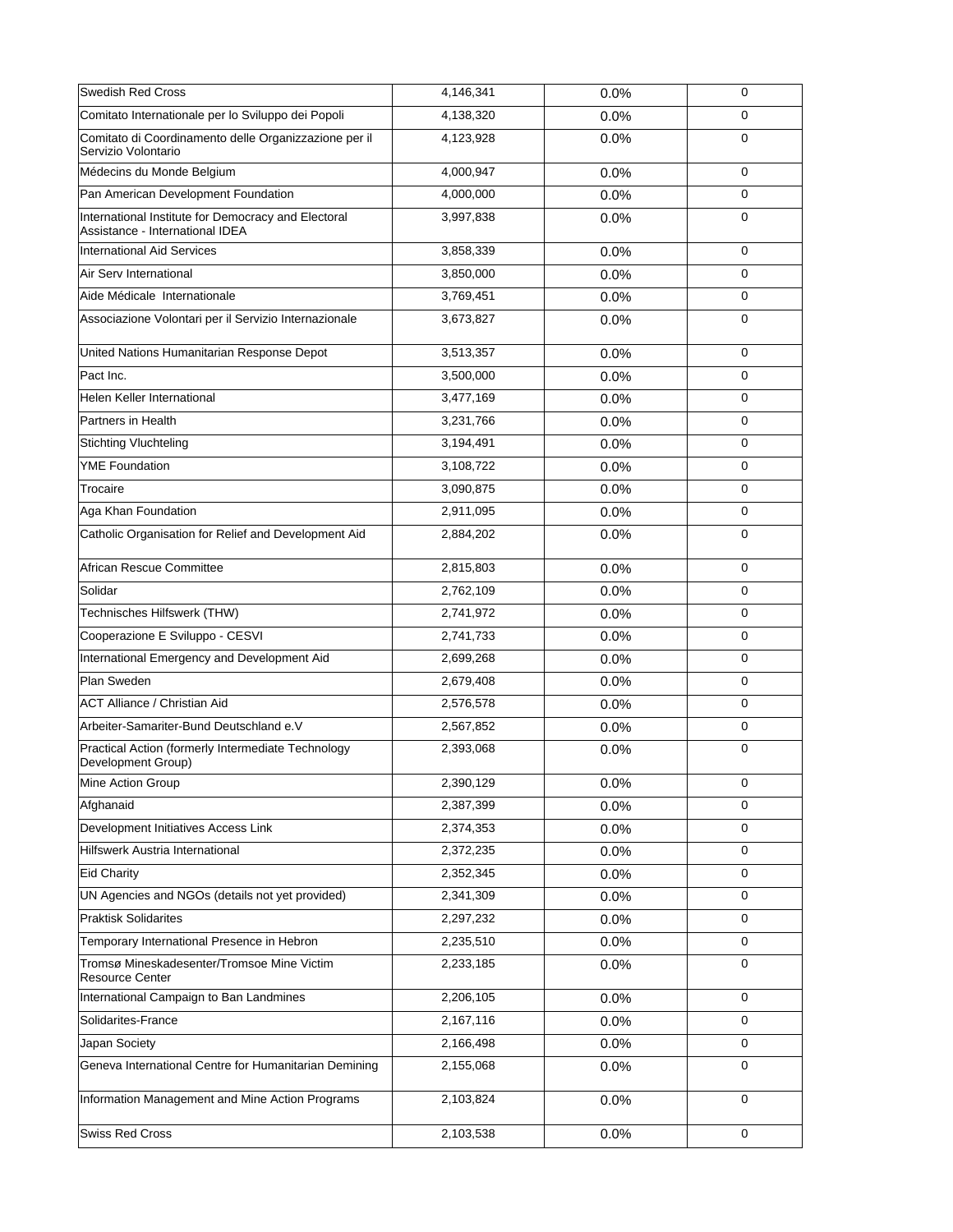| <b>Fondation Hirondelle</b>                                                               | 2,056,307 | 0.0% | $\mathbf 0$ |
|-------------------------------------------------------------------------------------------|-----------|------|-------------|
| <b>National Relief Committee</b>                                                          | 2,025,996 | 0.0% | $\mathbf 0$ |
| International Civil Defense Organisation                                                  | 2,000,000 | 0.0% | $\mathbf 0$ |
| Center for Victims of Torture                                                             | 1,999,253 | 0.0% | 0           |
| Humanitarian Accountability Partnership International                                     | 1,946,127 | 0.0% | $\mathbf 0$ |
| National Society for Earthquake Technology                                                | 1,934,553 | 0.0% | $\mathbf 0$ |
| Kindernothilfe e.V.                                                                       | 1,930,060 | 0.0% | $\mathbf 0$ |
| Solidaridad Internacional                                                                 | 1,928,016 | 0.0% | $\mathbf 0$ |
| Interchurch Medical Assistance World Health                                               | 1,926,250 | 0.0% | $\Omega$    |
| Christian Mission Aid                                                                     | 1,889,685 | 0.0% | $\mathbf 0$ |
| People in Need                                                                            | 1,887,013 | 0.0% | $\mathbf 0$ |
| OXFAM Netherlands (NOVIB)                                                                 | 1,884,007 | 0.0% | $\mathbf 0$ |
| Proximity Designs (formerly International Development<br>Enterprises)                     | 1,876,493 | 0.0% | $\mathbf 0$ |
| Florida International University                                                          | 1,865,389 | 0.0% | $\mathbf 0$ |
| International Centre for Transitional Justice                                             | 1,855,943 | 0.0% | 0           |
| Social Life and Agricultural Development Organisation                                     | 1,849,299 | 0.0% | $\mathbf 0$ |
| Women and Children Child Care Organization                                                | 1,843,774 | 0.0% | $\mathbf 0$ |
| Jubbalandese Charity Centre                                                               | 1,801,353 | 0.0% | $\mathbf 0$ |
| <b>International Potato Center</b>                                                        | 1,800,000 | 0.0% | 0           |
| HOPE'87 - Hundreds of Original Projects for Employment                                    | 1,794,128 | 0.0% | $\mathbf 0$ |
| Development and Peace                                                                     | 1,786,368 | 0.0% | 0           |
| Fida                                                                                      | 1,771,489 | 0.0% | $\mathbf 0$ |
| <b>InterAction</b>                                                                        | 1,768,561 | 0.0% | $\mathbf 0$ |
| Asian Disaster Preparedness Centre                                                        | 1,751,612 | 0.0% | $\Omega$    |
| <b>Africa Relief Committee</b>                                                            | 1,750,000 | 0.0% | $\mathbf 0$ |
| Independent Commission for Human Rights                                                   | 1,737,498 | 0.0% | $\mathbf 0$ |
| Catholic Agency for Overseas Development                                                  | 1,708,266 | 0.0% | 0           |
| Sewalanka                                                                                 | 1,700,801 | 0.0% | 0           |
| Algerian Red Crescent                                                                     | 1,666,667 | 0.0% | 0           |
| Swiss Foundation for Mine Action / Organisation for<br>Security and Cooperation in Europe | 1,651,987 | 0.0% | $\mathbf 0$ |
| Human Rights House Foundation                                                             | 1,594,060 | 0.0% | $\mathbf 0$ |
| Philippine Red Cross                                                                      | 1,584,403 | 0.0% | $\mathbf 0$ |
| <b>Luxembourg Red Cross</b>                                                               | 1,583,753 | 0.0% | $\mathbf 0$ |
| DAC - Danish Afghan Committee                                                             | 1,569,153 | 0.0% | $\mathbf 0$ |
| Access Aid and Development                                                                | 1,529,194 | 0.0% | 0           |
| <b>Qatar Charity</b>                                                                      | 1,510,989 | 0.0% | $\mathbf 0$ |
| The Asia Foundation                                                                       | 1,499,274 | 0.0% | 0           |
| Mentor Initiative                                                                         | 1,465,396 | 0.0% | $\mathbf 0$ |
| Canadian Red Cross Society                                                                | 1,445,460 | 0.0% | 0           |
| Wajir South Development Association                                                       | 1,437,085 | 0.0% | $\mathbf 0$ |
| <b>SOS Kinderdorf</b>                                                                     | 1,428,571 | 0.0% | $\mathbf 0$ |
| World Meteorological Organization                                                         | 1,418,798 | 0.0% | 0           |
| Overseas Development Institute                                                            | 1,417,910 | 0.0% | $\mathbf 0$ |
| <b>Islamic Relief Pakistan</b>                                                            | 1,414,649 | 0.0% | 0           |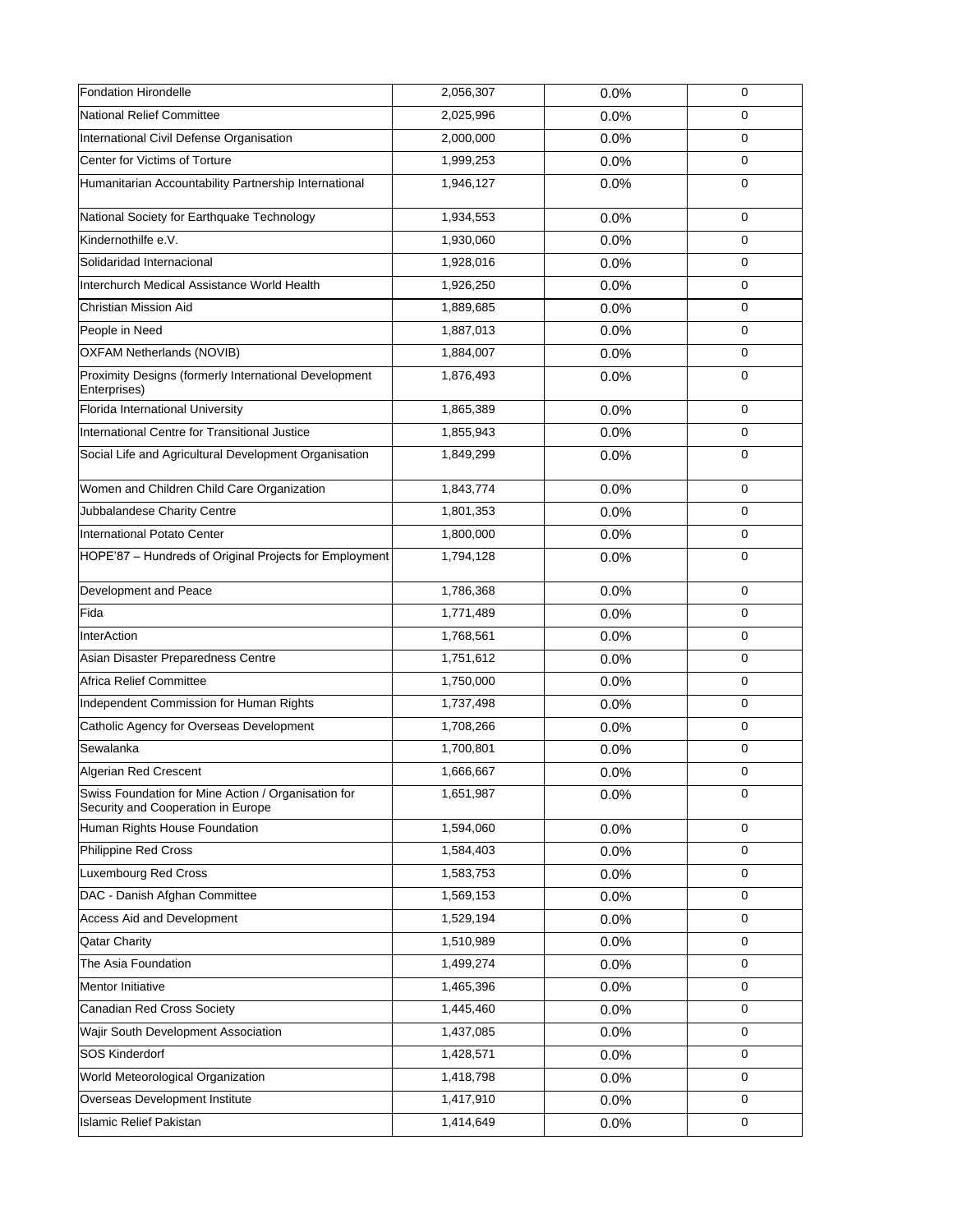| Ottawa Convention Sponsorship Programme                                             | 1,373,626 | 0.0% | $\mathbf 0$ |
|-------------------------------------------------------------------------------------|-----------|------|-------------|
| United Nations Educational, Scientific and Cultural<br>Organization                 | 1,368,774 | 0.0% | $\mathbf 0$ |
| United Nations Humanitarian Air Service                                             | 1,368,178 | 0.0% | $\mathbf 0$ |
| Wardi Relief and Development Initiatives                                            | 1,361,635 | 0.0% | $\mathbf 0$ |
| The Foundation for the Refugee Education Trust                                      | 1,349,742 | 0.0% | $\mathbf 0$ |
| International Media Support                                                         | 1,344,359 | 0.0% | $\mathbf 0$ |
| <b>NGO Consortium</b>                                                               | 1,333,333 | 0.0% | $\mathbf 0$ |
| We Effect                                                                           | 1,326,471 | 0.0% | $\mathbf 0$ |
| PMU-Interlife                                                                       | 1,295,837 | 0.0% | $\mathbf 0$ |
| Danish Committee for Aid to Afghan Refugees                                         | 1,282,833 | 0.0% | 0           |
| Caritas Lebanon Migrants Center                                                     | 1,278,016 | 0.0% | $\mathbf 0$ |
| Salvation Army                                                                      | 1,275,830 | 0.0% | 4,000,000   |
| <b>Austrian Red Cross</b>                                                           | 1,247,342 | 0.0% | 0           |
| Shifa Foundation                                                                    | 1,244,913 | 0.0% | $\mathbf 0$ |
| UN Action Against Sexual Violence in Conflict                                       | 1,238,280 | 0.0% | $\mathbf 0$ |
| <b>Heal Africa</b>                                                                  | 1,214,758 | 0.0% | $\mathbf 0$ |
| Action d'Espoir                                                                     | 1,197,026 | 0.0% | $\mathbf 0$ |
| Swedish and Norwegian Ecumenical Accompaniment<br>Programme in Palestine and Israel | 1,192,262 | 0.0% | $\mathbf 0$ |
| Kenyan Red Cross Society                                                            | 1,184,280 | 0.0% | $\Omega$    |
| SODI - Solidaritätsdienst-International                                             | 1,182,449 | 0.0% | 0           |
| <b>INTERMON</b>                                                                     | 1,164,990 | 0.0% | $\mathbf 0$ |
| Raf-Thani Foundation                                                                | 1,157,967 | 0.0% | $\mathbf 0$ |
| Jesuit Refugee Service                                                              | 1,153,439 | 0.0% | $\mathbf 0$ |
| <b>Small Arms Survey</b>                                                            | 1,129,137 | 0.0% | $\mathbf 0$ |
| <b>Finnish Red Cross</b>                                                            | 1,126,760 | 0.0% | $\mathbf 0$ |
| Landmine Action                                                                     | 1,114,441 | 0.0% | $\mathbf 0$ |
| Solidarmed                                                                          | 1,114,147 | 0.0% | $\mathbf 0$ |
| <b>IBIS</b>                                                                         | 1,105,490 | 0.0% | $\mathbf 0$ |
| Japan Emergency NGO                                                                 | 1,102,000 | 0.0% | $\mathbf 0$ |
| Population Services International                                                   | 1,098,415 | 0.0% | 0           |
| Cooperazione Internazionale Sud Sud                                                 | 1,091,405 | 0.0% | $\mathbf 0$ |
| MEMISA - Action médicale missionnaire                                               | 1,068,376 | 0.0% | 0           |
| Aviation Sans Frontieres Belgium                                                    | 1,045,539 | 0.0% | $\mathbf 0$ |
| National Space Agency of Ukraine                                                    | 1,044,080 | 0.0% | 0           |
| Network on Humanitarian Assistance                                                  | 1,039,086 | 0.0% | $\mathbf 0$ |
| <b>AMURT International</b>                                                          | 1,026,873 | 0.0% | $\mathbf 0$ |
| Thai Red Cross Society                                                              | 1,021,362 | 0.0% | 200,000     |
| Private (individuals & organisations)                                               | 1,015,125 | 0.0% | $\mathbf 0$ |
| Alliance for International Medical Action                                           | 1,014,738 | 0.0% | $\mathbf 0$ |
| Stiftelsen Oljeberget                                                               | 1,010,287 | 0.0% | $\mathbf 0$ |
| Humedica                                                                            | 1,005,469 | 0.0% | 0           |
| International Islamic Charitable Organization                                       | 1,000,000 | 0.0% | $\mathbf 0$ |
| Sudan Integrated Mine Action Service                                                | 987,072   | 0.0% | 0           |
| Plan Ireland                                                                        | 973,732   | 0.0% | $\mathbf 0$ |
| <b>Right to Play</b>                                                                | 948,767   | 0.0% | 0           |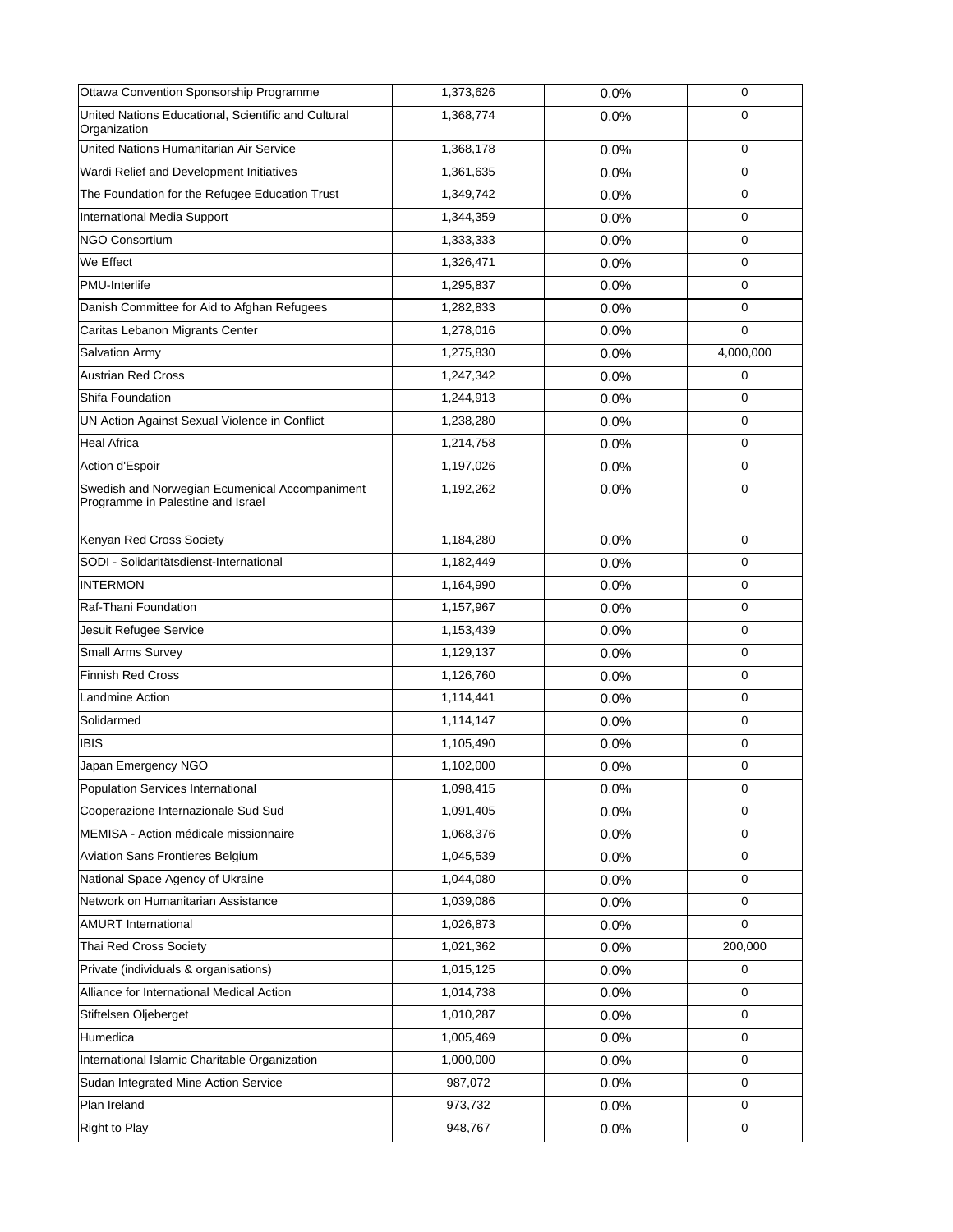| Sustainable Development and Peace Building Initiatives                          | 948,623 | 0.0% | 0           |
|---------------------------------------------------------------------------------|---------|------|-------------|
| Save Somali Women & Children                                                    | 948,554 | 0.0% | $\mathbf 0$ |
| Association of Evangelicals in Africa                                           | 921,475 | 0.0% | 0           |
| Médecins d'Afrique                                                              | 921,330 | 0.0% | $\mathbf 0$ |
| <b>Health Poverty Action</b>                                                    | 921,319 | 0.0% | $\mathbf 0$ |
| Internews Europe                                                                | 912,800 | 0.0% | 0           |
| Rasawad Welfare Association                                                     | 906,809 | 0.0% | $\mathbf 0$ |
| <b>International Crisis Group</b>                                               | 904,523 | 0.0% | $\mathbf 0$ |
| <b>AGROSPHERE</b>                                                               | 898,440 | 0.0% | $\mathbf 0$ |
| <b>Brookings Institute</b>                                                      | 881,091 | 0.0% | $\mathbf 0$ |
| <b>SPHERE</b>                                                                   | 875,526 | 0.0% | $\mathbf 0$ |
| MERCY - USA FOR AID AND DEVELOPMENT                                             | 865,936 | 0.0% | $\mathbf 0$ |
| Canadian Relief Foundation                                                      | 857,143 | 0.0% | 0           |
| Viva Rio                                                                        | 851,452 | 0.0% | $\mathbf 0$ |
| Humanitarian Action for Relief and Development<br>Organisation                  | 850,000 | 0.0% | 0           |
| <b>Stichting CARE Nederland</b>                                                 | 848,656 | 0.0% | $\mathbf 0$ |
| Secours Catholique et Développement                                             | 845,742 | 0.0% | 0           |
| War Child Holland                                                               | 840,456 | 0.0% | $\mathbf 0$ |
| Qatar Red Crescent Society                                                      | 839,375 | 0.0% | $\mathbf 0$ |
| Management Sciences for Health                                                  | 825,617 | 0.0% | $\mathbf 0$ |
| Triangle                                                                        | 824,176 | 0.0% | $\mathbf 0$ |
| Malaria Consortium                                                              | 822,160 | 0.0% | 0           |
| United Nations Joint Logistics Centre                                           | 808,983 | 0.0% | $\mathbf 0$ |
| Santé pour le Développement et la Stabilité d'Haïti                             | 800,000 | 0.0% | $\mathbf 0$ |
| Sarvodaya Shramadana Movement                                                   | 799,997 | 0.0% | $\mathbf 0$ |
| Centre canadien d'étude et de coopération internationale<br>(CECI)              | 781,041 | 0.0% | $\mathbf 0$ |
| Helpage Programme - RD Congo                                                    | 780,634 | 0.0% | $\mathbf 0$ |
| Supply Chain Management System                                                  | 780,032 | 0.0% | 0           |
| Somaction                                                                       | 757,975 | 0.0% | $\mathbf 0$ |
| Americares                                                                      | 750,000 | 0.0% | 4,000,000   |
| ShelterBox                                                                      | 750,000 | 0.0% | $\mathbf 0$ |
| <b>CARITAS KINDU</b>                                                            | 740,951 | 0.0% | $\mathbf 0$ |
| <b>NOVIB</b>                                                                    | 740,741 | 0.0% | $\mathbf 0$ |
| <b>Tufts University</b>                                                         | 738,277 | 0.0% | $\mathbf 0$ |
| Society for Human and Institutional Development                                 | 735,517 | 0.0% | 0           |
| Catholic Diocese of Torit                                                       | 733,665 | 0.0% | $\mathbf 0$ |
| Hijra                                                                           | 732,756 | 0.0% | $\mathbf 0$ |
| Nile Hope                                                                       | 732,170 | 0.0% | $\mathbf 0$ |
| Alpha Ujuvi                                                                     | 725,415 | 0.0% | $\mathbf 0$ |
| Association pour le développement social et la<br>sauvegarde de l'environnement | 722,850 | 0.0% | $\mathbf 0$ |
| <b>STC SW</b>                                                                   | 715,308 | 0.0% | $\mathbf 0$ |
| SurfAid                                                                         | 714,903 | 0.0% | $\mathbf 0$ |
| Mulrany International                                                           | 703,602 | 0.0% | $\mathbf 0$ |
| Palestinakomiteen i Norge                                                       | 702,087 | 0.0% | 0           |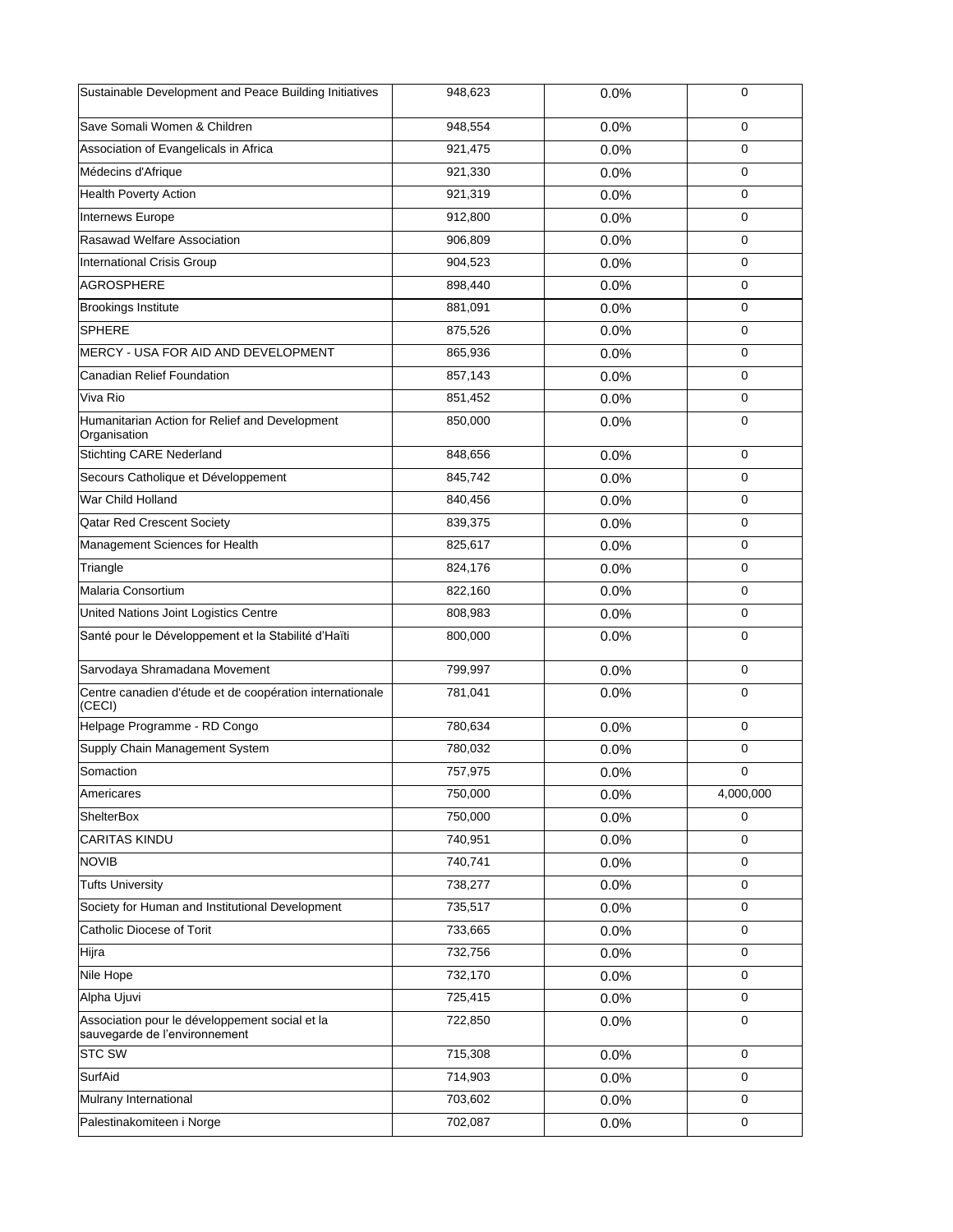| Christian Recovery and Development Agency             | 700,000 | 0.0% | 0           |
|-------------------------------------------------------|---------|------|-------------|
| Caritas France                                        | 697,090 | 0.0% | $\mathbf 0$ |
| Missionnaires du Divin Maître                         | 690,900 | 0.0% | $\mathbf 0$ |
| Caritas Austria                                       | 688,889 | 0.0% | 0           |
| Central Community Chest of Japan                      | 686,813 | 0.0% | $\mathbf 0$ |
| <b>Tulane University</b>                              | 686,800 | 0.0% | $\mathbf 0$ |
| World Vision USA                                      | 686,203 | 0.0% | 4,200,000   |
| Ruedi Leuppi Stiftung Elfenbeinküste                  | 685,594 | 0.0% | 0           |
| World Vision Pakistan                                 | 680,934 | 0.0% | 0           |
| Merove-Pierre Et Associes                             | 672,916 | 0.0% | $\mathbf 0$ |
| Somali Young Doctors Association                      | 671,340 | 0.0% | $\mathbf 0$ |
| Gargaaar Relief and Development Organization          | 669,077 | 0.0% | $\mathbf 0$ |
| Organization of American States                       | 663,350 | 0.0% | 0           |
| Search for Common Ground                              | 659,491 | 0.0% | $\mathbf 0$ |
| Actions Médicales Internationale                      | 654,450 | 0.0% | 0           |
| Appui aux Femmes Démunies et Enfants Marginalisés     | 653,436 | 0.0% | $\mathbf 0$ |
| <b>EQUIP Liberia</b>                                  | 646,290 | 0.0% | $\mathbf 0$ |
| Initiative Développement                              | 646,166 | 0.0% | 0           |
| Comitato Collaborazione Medica                        | 637,009 | 0.0% | $\mathbf 0$ |
| Nomadic Assistance for Peace and Development          | 635,582 | 0.0% | 0           |
| International Federation of Human Rights              | 631,279 | 0.0% | $\mathbf 0$ |
| Sudan Open Learning Organisation                      | 629,046 | 0.0% | $\mathbf 0$ |
| SWISSO - Kalmo                                        | 626,251 | 0.0% | $\mathbf 0$ |
| <b>Medical Aid for Palestinians</b>                   | 620,844 | 0.0% | 0           |
| Japanese NGOs                                         | 610,000 | 0.0% | 0           |
| Asociacion de Trabajadores y Tecnicos Sin Fronteras   | 604,391 | 0.0% | $\mathbf 0$ |
| Foundation for the Future                             | 600,240 | 0.0% | 0           |
| EITI - Extractive Industry Transparency Initiative    | 596,627 | 0.0% | $\mathbf 0$ |
| <b>DEMIRA</b>                                         | 590,524 | 0.0% | 0           |
| PAIMAN Alumni Trust                                   | 588,606 | 0.0% | $\mathbf 0$ |
| Diamer Poverty Alleviation Programme                  | 585,062 | 0.0% | $\mathbf 0$ |
| Gift of the Givers Foundation (Pietermaritzburg, RSA) | 584,795 | 0.0% | $\mathbf 0$ |
| United Nations Institute for Training and Research    | 579,094 | 0.0% | 0           |
| Food for the Hungry International                     | 572,343 | 0.0% | $\mathbf 0$ |
| Plan UK                                               | 570,928 | 0.0% | 0           |
| Japan America Society of Southern California          | 570,000 | 0.0% | $\mathbf 0$ |
| Polish Humanitarian Organisation                      | 569,801 | 0.0% | $\mathbf 0$ |
| Reseau des Entrepreneurs Solidaires                   | 563,663 | 0.0% | 0           |
| Nicaraguan Red Cross                                  | 558,648 | 0.0% | $\mathbf 0$ |
| <b>VOICE ASBL</b>                                     | 555,748 | 0.0% | 0           |
| Det Norske Menneskerettighetsfond                     | 551,065 | 0.0% | $\mathbf 0$ |
| Development Alternatives Inc.                         | 549,634 | 0.0% | 0           |
| <b>FARM Africa</b>                                    | 549,451 | 0.0% | 0           |
| Peoples Democracy Platform                            | 540,216 | 0.0% | 0           |
| Missionszentrale der Franziskaner e.V.                | 536,551 | 0.0% | 0           |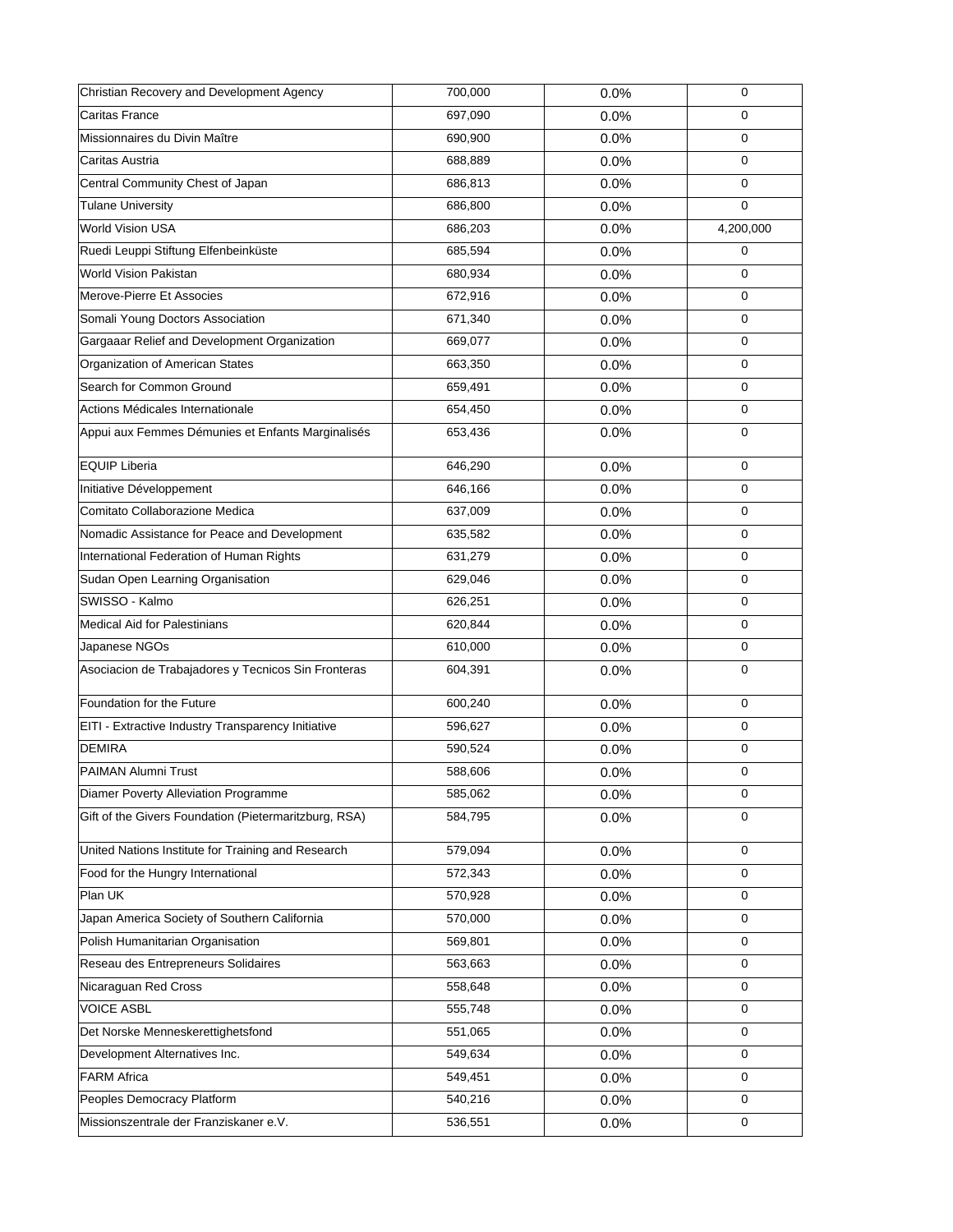| Landsforeningen for lesbisk og homofil frigjøring                | 532,805 | 0.0% | $\mathbf 0$ |
|------------------------------------------------------------------|---------|------|-------------|
| STC-NOR                                                          | 523,054 | 0.0% | 0           |
| Freundschaftsbrucke Deutschland e.V.                             | 522,801 | 0.0% | $\mathbf 0$ |
| Agency for Peace and Development                                 | 515,121 | 0.0% | 0           |
| <b>Tunisian Red Crescent</b>                                     | 508,578 | 0.0% | $\mathbf 0$ |
| Association Morija                                               | 506,071 | 0.0% | $\mathbf 0$ |
| Christian Outreach Relief and Development                        | 500,000 | 0.0% | $\mathbf 0$ |
| AAGAHI                                                           | 499,926 | 0.0% | 0           |
| Habitat for Humanity International                               | 499,611 | 0.0% | 220,589     |
| Society for Community Development                                | 495,122 | 0.0% | $\mathbf 0$ |
| Comité d'Aide Médicale                                           | 480,000 | 0.0% | 0           |
| Active Development Aid                                           | 479,881 | 0.0% | $\mathbf 0$ |
| PCPM - Polish Center for International Aid                       | 479,037 | 0.0% | 0           |
| Sharukhi Rehabilitation Project                                  | 476,624 | 0.0% | 0           |
| Milinda Moragoda institute for people's empowerment              | 467,464 | 0.0% | $\mathbf 0$ |
| St. John Eye Hospital                                            | 467,412 | 0.0% | $\mathbf 0$ |
| Almanar Voluntary Organization                                   | 460,963 | 0.0% | 0           |
| International Work Group for Indigenous Affairs                  | 460,001 | 0.0% | $\mathbf 0$ |
| The Family Centre                                                | 454,352 | 0.0% | 0           |
| Sudanese Development Call Organization                           | 452,966 | 0.0% | 0           |
| Hebrew Immigrant Aid Society                                     | 450,000 | 0.0% | $\mathbf 0$ |
| Friendship                                                       | 446,896 | 0.0% | $\mathbf 0$ |
| Advancement for Small Enterprise Programme                       | 437,688 | 0.0% | $\mathbf 0$ |
| Canadian Journalists Free Expression                             | 436,433 | 0.0% | 0           |
| International NGO Safety Organisation                            | 434,256 | 0.0% | 0           |
| Norske PEN                                                       | 433,848 | 0.0% | $\mathbf 0$ |
| Peace Action Society Organisation for Somalia                    | 431,484 | 0.0% | 0           |
| Hope in Action                                                   | 431,424 | 0.0% | $\mathbf 0$ |
| <b>HELVETAS</b>                                                  | 429,688 | 0.0% | 0           |
| Ärzte ohne Grenzen e.V.                                          | 427,350 | 0.0% | 0           |
| Front Line                                                       | 426,476 | 0.0% | $\pmb{0}$   |
| <b>CARITAS BUTEMBO</b>                                           | 424,902 | 0.0% | $\mathbf 0$ |
| PAP                                                              | 423,480 | 0.0% | $\mathbf 0$ |
| <b>FAFO</b>                                                      | 415,461 | 0.0% | $\mathbf 0$ |
| <b>Global Compact</b>                                            | 411,369 | 0.0% | $\mathbf 0$ |
| Sudanese Red Crescent                                            | 410,019 | 0.0% | $\mathbf 0$ |
| SOS Villages d'Enfants                                           | 409,911 | 0.0% | $\mathbf 0$ |
| Foundation for the Peoples of the South Pacific<br>International | 407,140 | 0.0% | $\mathbf 0$ |
| Helping Hand for Relief and Development                          | 401,788 | 0.0% | $\mathbf 0$ |
| Women for Women International                                    | 401,626 | 0.0% | 0           |
| Centre for International Studies and Cooperation                 | 400,096 | 0.0% | 0           |
| Confident Children out of Conflict                               | 400,000 | 0.0% | $\mathbf 0$ |
| <b>Resident Coordinators Support Office</b>                      | 400,000 | 0.0% | 0           |
| Sudan Aid                                                        | 400,000 | 0.0% | $\mathbf 0$ |
| The Health Support Organization                                  | 400,000 | 0.0% | $\mathbf 0$ |
| <b>GRET</b>                                                      | 394,218 | 0.0% | 0           |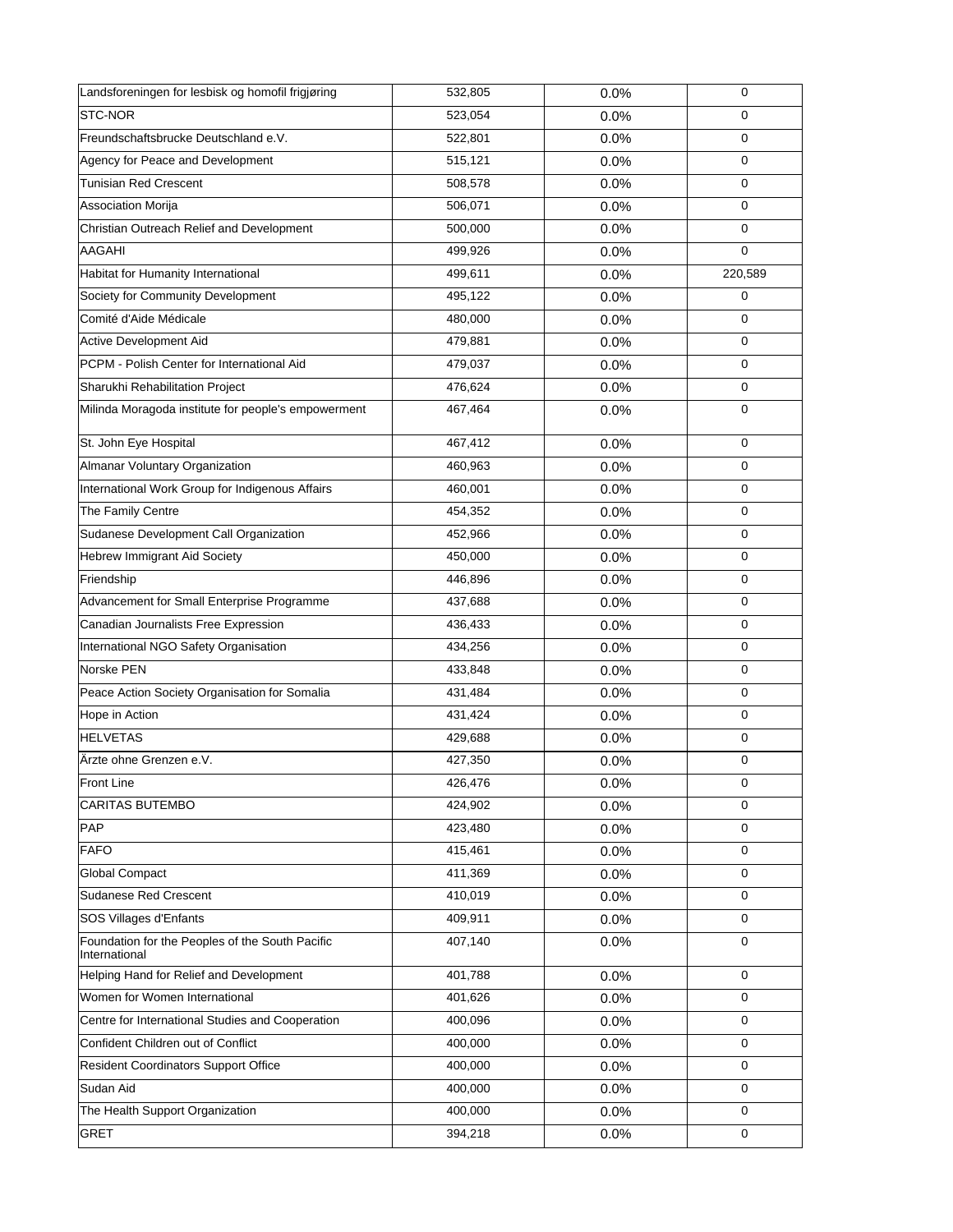| Humanitarian Africa Relief Development Organization                                              | 393,172 | 0.0% | 0           |
|--------------------------------------------------------------------------------------------------|---------|------|-------------|
| Germany                                                                                          | 390.987 | 0.0% | $\mathbf 0$ |
| Verein f. hum. Hilfe Vaduz                                                                       | 385,235 | 0.0% | $\mathbf 0$ |
| MSD-DK                                                                                           | 383,584 | 0.0% | $\mathbf 0$ |
| Statens Forurensningstilsyn                                                                      | 381,910 | 0.0% | $\mathbf 0$ |
| <b>Tehreek</b>                                                                                   | 381,168 | 0.0% | $\mathbf 0$ |
| Somali Development and Rehabilitation Organisation                                               | 380,422 | 0.0% | $\mathbf 0$ |
| <b>AYUUB Organization</b>                                                                        | 380,391 | 0.0% | 0           |
| Society for Skills, Trainings & Development                                                      | 377,069 | 0.0% | $\mathbf 0$ |
| <b>EMERGENCY - Life Support for Civilian War Victims</b><br><b>ONG Onlus</b>                     | 377,000 | 0.0% | $\mathbf 0$ |
| Saferworld                                                                                       | 370,365 | 0.0% | $\mathbf 0$ |
| <b>MAB Consulting</b>                                                                            | 368,439 | 0.0% | $\mathbf 0$ |
| War Child UK                                                                                     | 367,032 | 0.0% | $\Omega$    |
| MIR - MUXO Impact Relief                                                                         | 366,771 | 0.0% | $\mathbf 0$ |
| Gender Education Empowerment and Leadership<br>Organization                                      | 366,511 | 0.0% | $\mathbf 0$ |
| JUPEDEC (United Youth for the Protection of the<br><b>Environment and Community Development)</b> | 359,632 | 0.0% | $\mathbf 0$ |
| International Criminal Court                                                                     | 357,782 | 0.0% | $\mathbf 0$ |
| Arche Nova E.V. - Initiative for People in Need                                                  | 356,272 | 0.0% | $\mathbf 0$ |
| <b>Objectif Tiers Monde</b>                                                                      | 352,113 | 0.0% | $\mathbf 0$ |
| Unité de Recherche et d'Action Médico Légale                                                     | 350,331 | 0.0% | $\mathbf 0$ |
| World Relief Deutschland e.V.                                                                    | 350,000 | 0.0% | $\mathbf 0$ |
| Centre de Recherche et d'Appui aux Initiatives de<br>Développement Intégré                       | 349,470 | 0.0% | $\mathbf 0$ |
| Children's Global Network, Pakistan (Guarantee) Limited                                          | 346,247 | 0.0% | $\mathbf 0$ |
| Agency for Cooperation and Research in Development                                               | 344,000 | 0.0% | $\mathbf 0$ |
| Safa Marwa Relief and Development Organization                                                   | 343,070 | 0.0% | $\mathbf 0$ |
| NUPI - Norsk utenr.pol. inst.                                                                    | 341,949 | 0.0% | 0           |
| Kompetansesenteret for urfolksrettigheter                                                        | 341,556 | 0.0% | $\mathbf 0$ |
| Institute for War and Peace Reporting                                                            | 341,180 | 0.0% | $\mathbf 0$ |
| Participatory Educational Awareness and Community<br>Empowerment                                 | 340,138 | 0.0% | $\mathbf 0$ |
| United Nations Joint Programme on HIV/AIDS                                                       | 337,904 | 0.0% | $\mathbf 0$ |
| Pastoralist Consultants International                                                            | 337,635 | 0.0% | $\mathbf 0$ |
| Innovative Development Organization                                                              | 333,354 | 0.0% | 0           |
| Pakistan Humanitarian Forum (consortium)                                                         | 331,675 | 0.0% | 0           |
| Pak Rural Development Program                                                                    | 330,976 | 0.0% | $\mathbf 0$ |
| Somali Relief and Development Society                                                            | 330,010 | 0.0% | $\mathbf 0$ |
| Sudanese Development Relief Agency                                                               | 325,000 | 0.0% | $\mathbf 0$ |
| Sad Africa                                                                                       | 322,604 | 0.0% | $\mathbf 0$ |
| <b>FPDO</b>                                                                                      | 319,272 | 0.0% | $\mathbf 0$ |
| Clinton Health Access Initiative                                                                 | 319,026 | 0.0% | $\mathbf 0$ |
| Spanish Association for Humanitarian Medicine                                                    | 317,443 | 0.0% | 0           |
| Association Develop Horn                                                                         | 314,511 | 0.0% | $\mathbf 0$ |
| Khushal Awareness and Development Organization                                                   | 314,123 | 0.0% | 0           |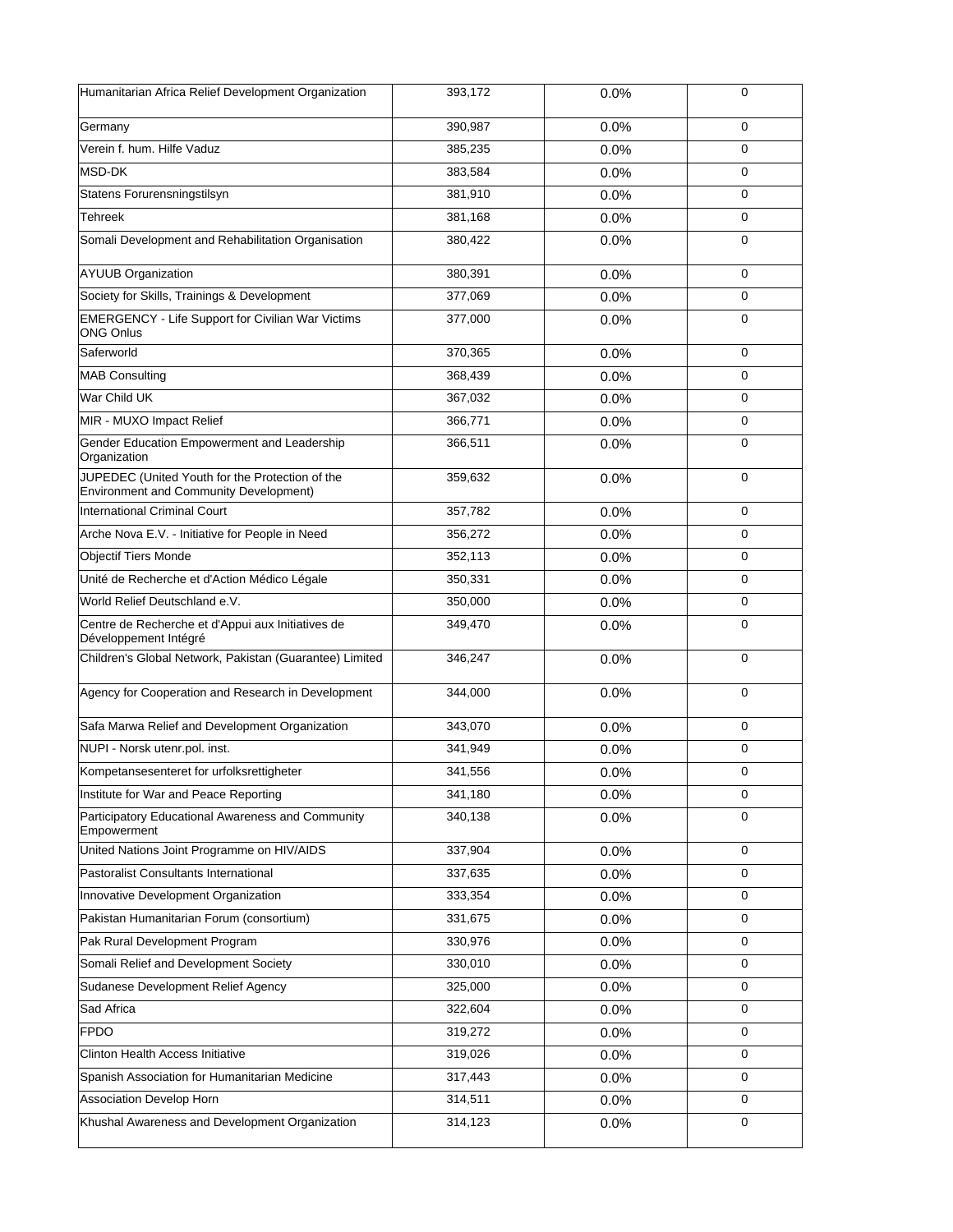| Las Qorey Concern                                                            | 314,060 | 0.0% | $\mathbf 0$ |
|------------------------------------------------------------------------------|---------|------|-------------|
| Danish Mission Council Development                                           | 313,420 | 0.0% | 0           |
| <b>TERMA FOUNDATION</b>                                                      | 312,663 | 0.0% | $\mathbf 0$ |
| European Committee for Agriculture and Training                              | 312,000 | 0.0% | 0           |
| <b>Ethiopian Red Cross Society</b>                                           | 310,559 | 0.0% | $\mathbf 0$ |
| Kohsar Welfare and Educational Society                                       | 310,038 | 0.0% | 0           |
| IIDA Women's Development Organization                                        | 307,730 | 0.0% | $\mathbf 0$ |
| Joint Research Centre                                                        | 307,582 | 0.0% | 0           |
| <b>Fondation Orient Occident</b>                                             | 305,008 | 0.0% | 0           |
| Experts Comptables Associés                                                  | 303,890 | 0.0% | $\mathbf 0$ |
| Association Francois-Xavier Bagnoud                                          | 300,000 | 0.0% | 0           |
| Un Ponte Per                                                                 | 300,000 | 0.0% | $\mathbf 0$ |
| Union of Agricultural Work Committees                                        | 300,000 | 0.0% | 0           |
| Balochistan Rural Development Society                                        | 297,131 | 0.0% | 0           |
| Young Welfare Society                                                        | 295,899 | 0.0% | 0           |
| Norsk Ressursbank for demokrati og menneskerettigheter                       | 294,587 | 0.0% | 0           |
| <b>ATLAS</b>                                                                 | 294,574 | 0.0% | 0           |
| HEKS - Hilfswerk der Evangelischen Kirchen Schweiz                           | 293,160 | 0.0% | $\mathbf 0$ |
| Appui aux Initiatives de Bien Etre Familial                                  | 290,775 | 0.0% | $\mathbf 0$ |
| Rufaida Health Foundation                                                    | 289,157 | 0.0% | 0           |
| Information Technology Outreach Services, U of Georgia                       | 288,824 | 0.0% | 0           |
| <b>World University Service</b>                                              | 288,008 | 0.0% | $\mathbf 0$ |
| Arab Medical Association                                                     | 286,123 | 0.0% | 0           |
| Pharmaciens et Aide humanitaire                                              | 286,123 | 0.0% | 0           |
| Sports and Cooperation Network                                               | 286,123 | 0.0% | $\mathbf 0$ |
| Partnership Africa Canada                                                    | 285,714 | 0.0% | 0           |
| <b>Direct Aid</b>                                                            | 284,300 | 0.0% | $\mathbf 0$ |
| Mubadiroon Organisation                                                      | 284,271 | 0.0% | 0           |
| PA_05                                                                        | 281,690 | 0.0% | 0           |
| Myanmar Red Cross Society                                                    | 279,000 | 0.0% | $\pmb{0}$   |
| Project Concern International                                                | 278,974 | 0.0% | 0           |
| PRIO - International Peace Research Institute, Oslo                          | 277,989 | 0.0% | $\mathbf 0$ |
| Aweil Window of Opportunities and Development Agency                         | 276,000 | 0.0% | $\mathbf 0$ |
| War Child Canada                                                             | 274,528 | 0.0% | 0           |
| Nærings- og Handelsdepartementet                                             | 272,990 | 0.0% | $\mathbf 0$ |
| <b>Inter Press Service</b>                                                   | 270,223 | 0.0% | $\mathbf 0$ |
| Asian Network for Free Election                                              | 270,019 | 0.0% | 0           |
| Karuna Myanmar Social Services                                               | 269,749 | 0.0% | 0           |
| International Service for Human Rights                                       | 268,336 | 0.0% | 0           |
| Aragti Relief and Development Organization                                   | 268,000 | 0.0% | $\mathbf 0$ |
| SAACID                                                                       | 267,803 | 0.0% | $\mathbf 0$ |
| Polish Humanitarian Action                                                   | 266,214 | 0.0% | 0           |
| Den norske lægeforening - UD-tilskudd                                        | 264,764 | 0.0% | 0           |
| Norwegian Project Office-Rural Rehabilitation<br>Association for Afghanistan | 263,571 | 0.0% | 0           |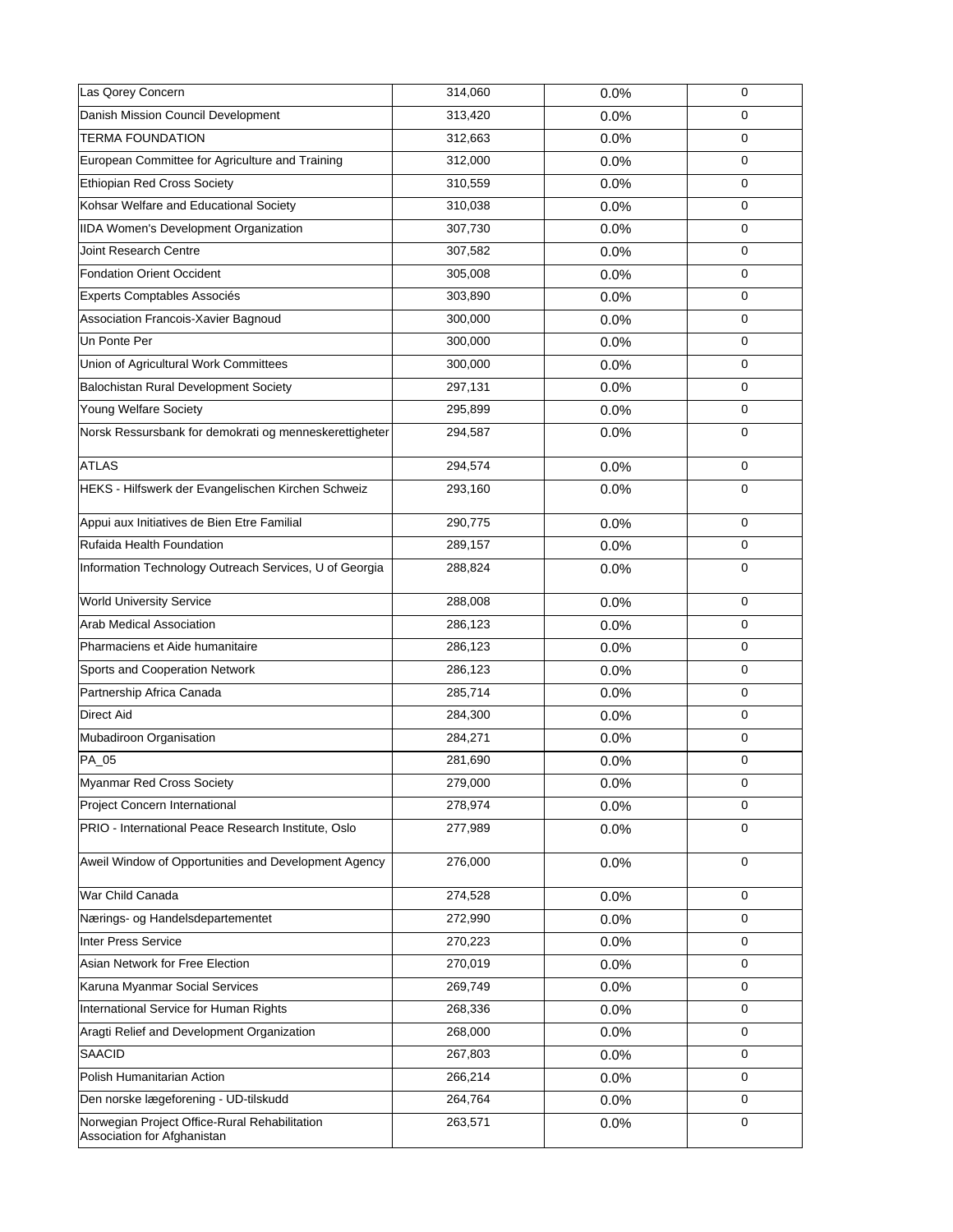| The Haven Community Foundation                                              | 262,812 | 0.0% | 0           |
|-----------------------------------------------------------------------------|---------|------|-------------|
| International Labour Organization                                           | 260,564 | 0.0% | $\mathbf 0$ |
| Ensemble Contre la Peine de Mort                                            | 260,552 | 0.0% | $\mathbf 0$ |
| Taraqee Foundation                                                          | 259,745 | 0.0% | 0           |
| Community Appraisal Programme                                               | 257,299 | 0.0% | $\mathbf 0$ |
| Horsed Relief and Development Organization                                  | 257,040 | 0.0% | $\mathbf 0$ |
| Participatory Integrated Development Society                                | 257,040 | 0.0% | $\mathbf 0$ |
| United Nations Institute for Disarmament Research                           | 256,739 | 0.0% | $\mathbf 0$ |
| International Coalition to Ban Uranium Weapons                              | 256,127 | 0.0% | $\mathbf 0$ |
| The Association for Women's Rights in Development                           | 255,885 | 0.0% | $\mathbf 0$ |
| KAALO Relief and Development Organisation                                   | 255,187 | 0.0% | $\mathbf 0$ |
| <b>Hayat Foundation</b>                                                     | 254,124 | 0.0% | $\mathbf 0$ |
| Pastoralist Development Organization                                        | 252,526 | 0.0% | $\mathbf 0$ |
| Høgskolen i Oslo                                                            | 250,827 | 0.0% | $\mathbf 0$ |
| GlobalGiving                                                                | 250,000 | 0.0% | 1,800,000   |
| <b>QED Limited, LLC</b>                                                     | 250,000 | 0.0% | $\mathbf 0$ |
| Second Harvest Japan                                                        | 250,000 | 0.0% | 0           |
| World Islamic Economic Forum Foundation                                     | 250,000 | 0.0% | $\mathbf 0$ |
| Women Welfare Organization Poonch                                           | 249,960 | 0.0% | 0           |
| Association for Gender Awareness and Human<br>Empowerment                   | 249,908 | 0.0% | $\mathbf 0$ |
| Participatory Rural Development Society                                     | 249,683 | 0.0% | $\mathbf 0$ |
| Tribal Reforms and Development Organization                                 | 248,987 | 0.0% | $\mathbf 0$ |
| Consejo Comunitario Mayor de la Asociación Campesina<br>Integral del Atrato | 248,615 | 0.0% | $\mathbf 0$ |
| Bangladesh Rural Advancement Committee                                      | 248,026 | 0.0% | $\mathbf 0$ |
| <b>Health Alliance International</b>                                        | 248,000 | 0.0% | 0           |
| Wabi Shelbelle Development                                                  | 246,429 | 0.0% | $\mathbf 0$ |
| Sindh Radiant Organisation                                                  | 245,866 | 0.0% | $\mathbf 0$ |
| <b>Action Against Disasters Somalia</b>                                     | 241,496 | 0.0% | 0           |
| Charitable Society for Social Welfare                                       | 240,950 | 0.0% | $\mathbf 0$ |
| <b>Treatment and Rehabilitation Centre</b>                                  | 240,025 | 0.0% | $\mathbf 0$ |
| Groupe La Colombe                                                           | 238,937 | 0.0% | 0           |
| Asamblea De Cooperacion Por La Paz                                          | 237,888 | 0.0% | $\mathbf 0$ |
| <b>STCH</b>                                                                 | 237,772 | 0.0% | 0           |
| Nehemia Christenhilfsdienst e.V.                                            | 237,637 | 0.0% | $\mathbf 0$ |
| Shining Light Community Development Organization                            | 235,626 | 0.0% | 0           |
| Corporación Desarollo y Paz del Magdalena Medio                             | 233,159 | 0.0% | $\mathbf 0$ |
| University of Neuchâtel                                                     | 232,019 | 0.0% | $\mathbf 0$ |
| <b>PROMARK</b>                                                              | 232,000 | 0.0% | $\mathbf 0$ |
| Roshni Development Organization                                             | 230,094 | 0.0% | 0           |
| Shilale Rehabilitation and Ecological Concern                               | 229,720 | 0.0% | 0           |
| Peace and Development Organization                                          | 228,899 | 0.0% | 0           |
| Deutsches Komitee fur Katastrophenvorsorge e.V.                             | 221,615 | 0.0% | $\mathbf 0$ |
| <b>Global Reporting Initiative</b>                                          | 220,426 | 0.0% | $\mathbf 0$ |
| ChildFund International                                                     | 216,333 | 0.0% | $\mathbf 0$ |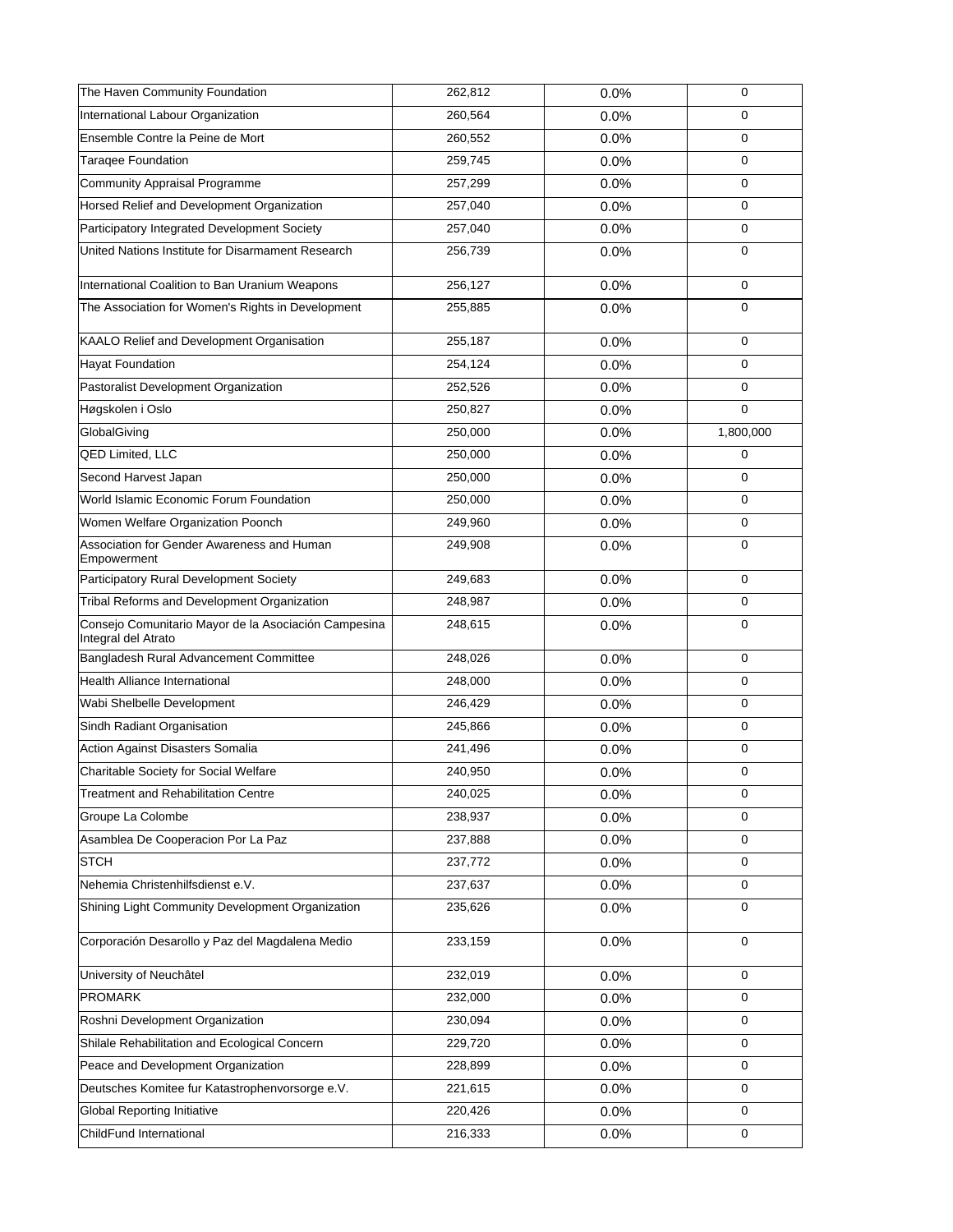| Sewa Development Trust Sindh                                         | 215,600 | 0.0% | $\mathbf 0$ |
|----------------------------------------------------------------------|---------|------|-------------|
| NGO Coordination Committee for Iraq                                  | 215,054 | 0.0% | 0           |
| Hidaya Rehabilitation Corporation for Special Need                   | 215,000 | 0.0% | $\mathbf 0$ |
| Campana Colombiana Contra Minas                                      | 214.669 | 0.0% | $\mathbf 0$ |
| Movimiento Por La Paz, El Desarme Y La Libertad, (E)                 | 212,164 | 0.0% | $\mathbf 0$ |
| Community Activity for Development and Relief<br>Organization        | 212,161 | 0.0% | $\mathbf 0$ |
| action medeor e.V.                                                   | 210,259 | 0.0% | $\mathbf 0$ |
| <b>AVREO</b>                                                         | 207,564 | 0.0% | $\Omega$    |
| Family Empowerment and Relief Organisation                           | 206,957 | 0.0% | $\mathbf 0$ |
| Geneva Call                                                          | 206,372 | 0.0% | $\mathbf 0$ |
| Mission 21, Basle                                                    | 204,779 | 0.0% | $\mathbf 0$ |
| Institutt for Sosiologi og Samfunnsgeografi                          | 204,439 | 0.0% | 0           |
| Stockholm International Peace Research Institute                     | 204,370 | 0.0% | $\mathbf 0$ |
| Hope Worldwide                                                       | 204,119 | 0.0% | 0           |
| <b>SHIFT</b>                                                         | 203,855 | 0.0% | $\mathbf 0$ |
| National Integrated and Development Association (NIDA-<br>Pakistan)  | 203,274 | 0.0% | $\mathbf 0$ |
| Karuna Hpaan                                                         | 202,588 | 0.0% | $\mathbf 0$ |
| <b>ACT Alliance / Sudan Council of Churches</b>                      | 200,000 | 0.0% | $\mathbf 0$ |
| Almassar Charity Organization for Nomads                             | 200,000 | 0.0% | $\mathbf 0$ |
| Centarl Regions Livestock Professional Association                   | 200,000 | 0.0% | $\mathbf 0$ |
| Child Development Foundation                                         | 200,000 | 0.0% | $\mathbf 0$ |
| Fellowship for African Relief                                        | 200,000 | 0.0% | 0           |
| <b>Great Family Organization</b>                                     | 200,000 | 0.0% | $\mathbf 0$ |
| Panhealth Care Organization                                          | 200,000 | 0.0% | $\mathbf 0$ |
| <b>Salesian Missions</b>                                             | 200,000 | 0.0% | 0           |
| Somali Organic Agriculture Development Organization                  | 200,000 | 0.0% | $\mathbf 0$ |
| Sudanese Women's General Union                                       | 200,000 | 0.0% | 0           |
| Society for Conservation and Protection of Environment               | 199,925 | 0.0% | 0           |
| Peace Corps Organization                                             | 198,432 | 0.0% | $\mathbf 0$ |
| Community Health and AIDS Mitigation Project                         | 198,000 | 0.0% | $\mathbf 0$ |
| <b>Cambodian Red Cross</b>                                           | 197,433 | 0.0% | $\mathbf 0$ |
| Organization for Social Development Initiatives                      | 197,167 | 0.0% | $\mathbf 0$ |
| Action for Community Transformation Organization -<br>Afghanistan    | 196,824 | 0.0% | $\mathbf 0$ |
| Afghanistan Development & Educational Organization                   | 196,824 | 0.0% | $\mathbf 0$ |
| Hilfswerk Liechtenstein                                              | 191,032 | 0.0% | $\mathbf 0$ |
| Action Contre la Pauvreté (ACP)                                      | 190,620 | 0.0% | $\mathbf 0$ |
| The Survivor Network Foundation and People with<br><b>Disability</b> | 189,753 | 0.0% | 0           |
| Al-Amal Charity Organization for the Disabled                        | 187,499 | 0.0% | $\mathbf 0$ |
| Vision Hope International                                            | 187,441 | 0.0% | $\mathbf 0$ |
| Media Frontiers                                                      | 186,986 | 0.0% | $\mathbf 0$ |
| Cleared Ground Demining Ltd.                                         | 186,402 | 0.0% | $\mathbf 0$ |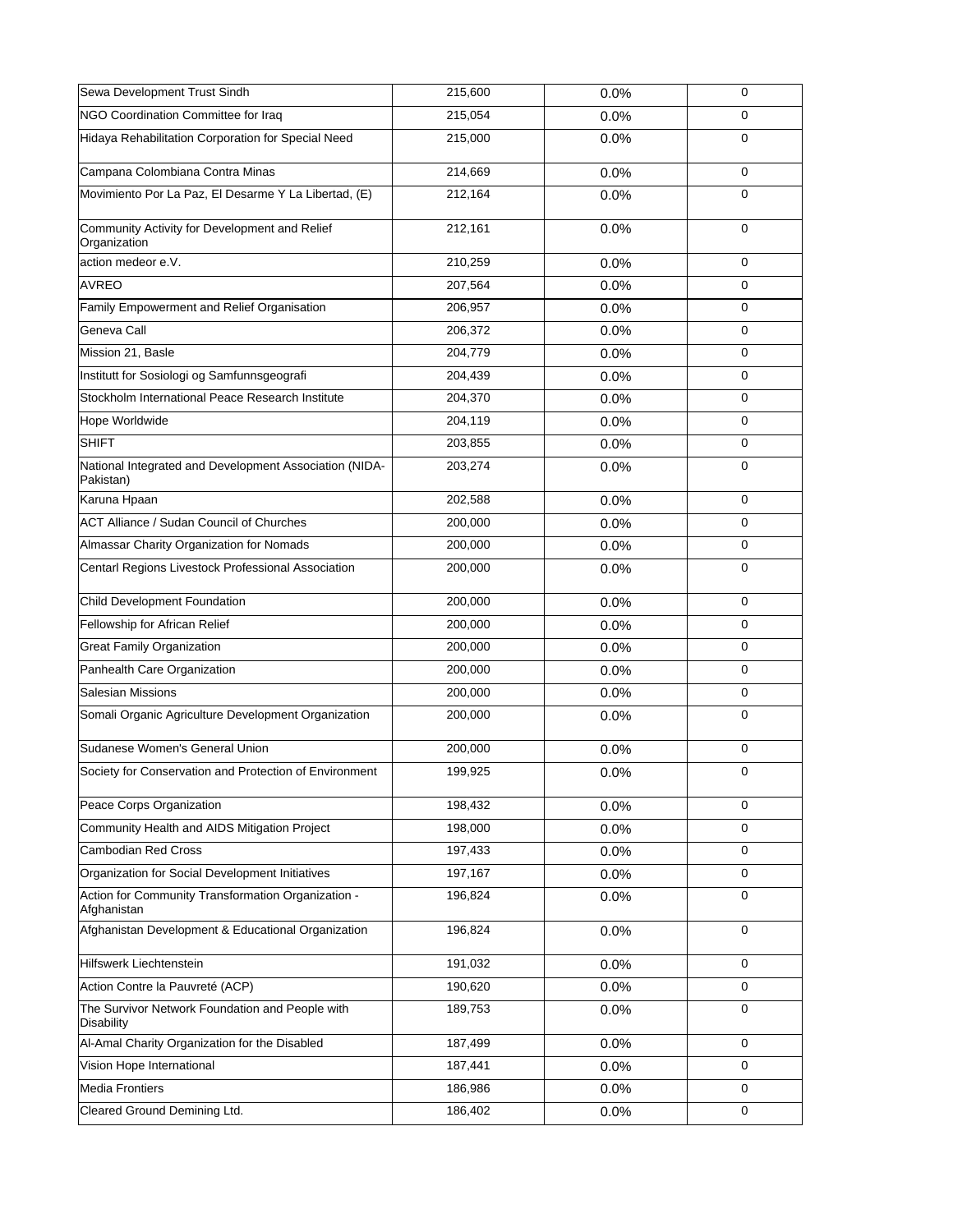| Leadership, Management and Sustainability Program                | 185,000 | 0.0% | $\mathbf 0$ |
|------------------------------------------------------------------|---------|------|-------------|
| Action for Relief and Development                                | 184,363 | 0.0% | $\mathbf 0$ |
| Liechtenstein Red Cross                                          | 184,016 | 0.0% | $\mathbf 0$ |
| Coalition for the International Criminal Court                   | 183,385 | 0.0% | $\mathbf 0$ |
| Kurdish Human Rights Project                                     | 183,385 | 0.0% | $\mathbf 0$ |
| Society Development Initiative Organization                      | 182,880 | 0.0% | 0           |
| Solidarity Group of Jubbaland                                    | 180,000 | 0.0% | $\mathbf 0$ |
| Techno Plan                                                      | 179,998 | 0.0% | $\mathbf 0$ |
| <b>GROUPE URD</b>                                                | 178,248 | 0.0% | $\mathbf 0$ |
| United Nations Office for Disarmament Affairs                    | 176,897 | 0.0% | 0           |
| Pakistan Village Development Program                             | 173,127 | 0.0% | 0           |
| Landmine Survivors Initiatives                                   | 172,475 | 0.0% | $\mathbf 0$ |
| Sri Lankan Merciful                                              | 172,239 | 0.0% | 0           |
| Aman Organization                                                | 172,238 | 0.0% | $\mathbf 0$ |
| Sath Development Organization                                    | 172,238 | 0.0% | 0           |
| Upper Nile Initiative and Development Organization               | 170,210 | 0.0% | $\mathbf 0$ |
| Association of Development Awareness and Motivation              | 166,937 | 0.0% | $\mathbf 0$ |
| CEDI                                                             | 162,973 | 0.0% | $\mathbf 0$ |
| Senter for kunnskap og likestilling, Kvinneuniversitetet<br>Nord | 161,002 | 0.0% | $\mathbf 0$ |
| Burundikids e.V.                                                 | 159,462 | 0.0% | $\mathbf 0$ |
| Secours Islamique                                                | 159,093 | 0.0% | 0           |
| Red Cross of the Democratic Republic of the Congo                | 158,850 | 0.0% | $\mathbf 0$ |
| Chrétiens pour le Sahel                                          | 156,995 | 0.0% | 0           |
| The Rafto Foundation                                             | 156,530 | 0.0% | $\mathbf 0$ |
| Universidad de Chile                                             | 152,057 | 0.0% | $\mathbf 0$ |
| Association pour le développement de M'Bres                      | 150,000 | 0.0% | $\mathbf 0$ |
| Northern Aid                                                     | 150,000 | 0.0% | 0           |
| Pastoralist Integrated Support Programme                         | 150,000 | 0.0% | $\mathbf 0$ |
| United Nations Register of Damage                                | 150,000 | 0.0% | $\pmb{0}$   |
| United Rural Development Organization                            | 149,947 | 0.0% | $\mathbf 0$ |
| El Ruhama Organization for Development and<br>Humanitarian Aid   | 149,000 | 0.0% | $\mathbf 0$ |
| Kuwait Patients Helping Fund                                     | 148,925 | 0.0% | 0           |
| Development Aid from People to People                            | 148,583 | 0.0% | $\mathbf 0$ |
| Bär + Leu                                                        | 148,280 | 0.0% | 0           |
| Access Development and Relief Organization                       | 147,517 | 0.0% | $\mathbf 0$ |
| Vetworks Eastern Africa                                          | 147,232 | 0.0% | 0           |
| Kenya Community Sports Foundation                                | 147,181 | 0.0% | 0           |
| <b>Integrated Health Services</b>                                | 146,315 | 0.0% | $\mathbf 0$ |
| Global Forum on Migration and Development                        | 146,301 | 0.0% | 0           |
| <b>Bulay Development Organization</b>                            | 144,482 | 0.0% | $\mathbf 0$ |
| Salama Medical Agency                                            | 144,360 | 0.0% | 0           |
| Southern Aid                                                     | 143,928 | 0.0% | $\mathbf 0$ |
| ZIF - Center for International Peace Operations                  | 142,857 | 0.0% | 0           |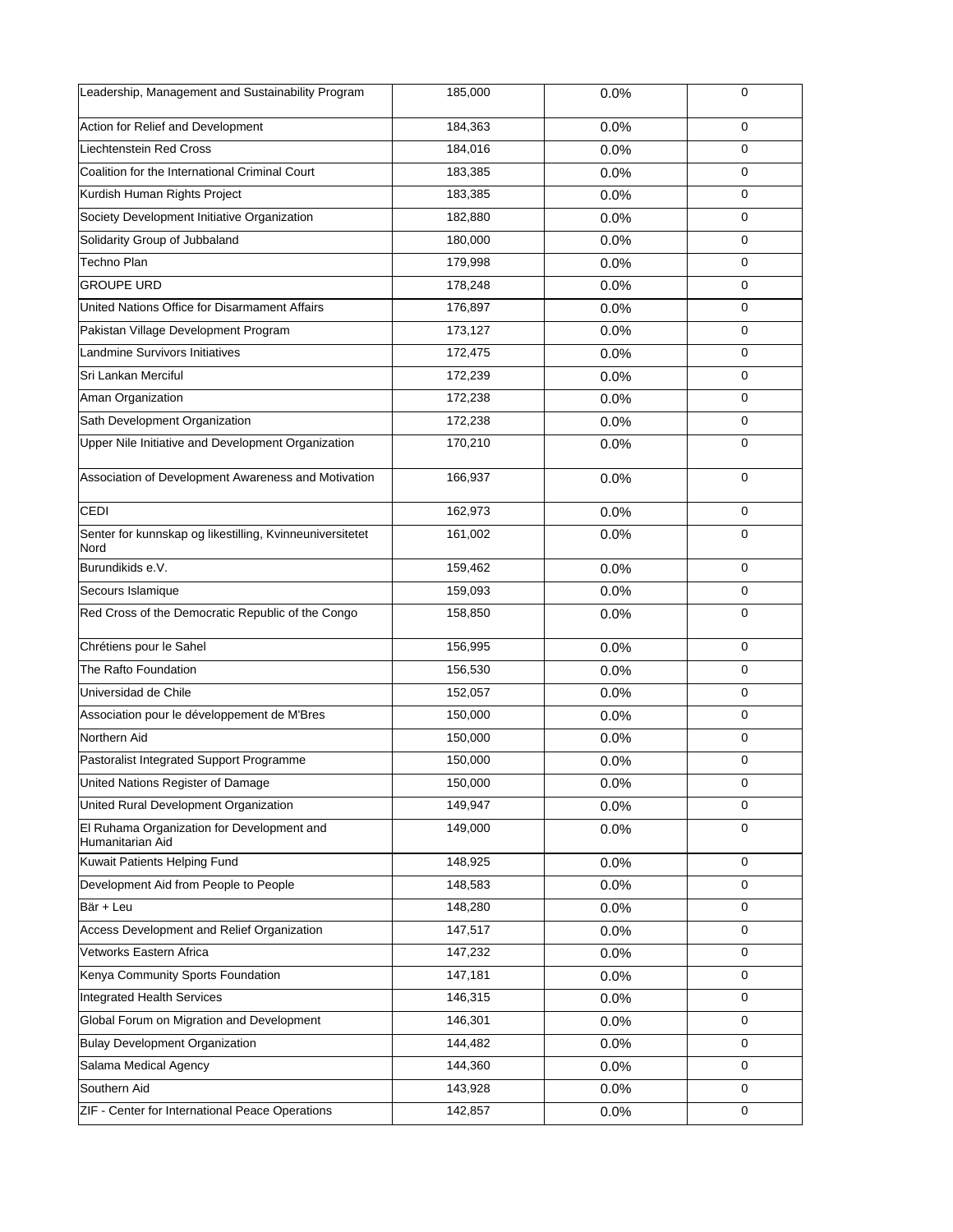| Eastern Community Development and Humanitarian<br>Organization  | 142,403 | 0.0% | $\mathbf 0$ |
|-----------------------------------------------------------------|---------|------|-------------|
| Red Cross of Viet Nam                                           | 141,443 | 0.0% | $\mathbf 0$ |
| Universitetet i Oslo                                            | 141,373 | 0.0% | $\mathbf 0$ |
| Shah Sachal Sami Foundation                                     | 141,372 | 0.0% | $\mathbf 0$ |
| International Institute of Humanitarian Law                     | 139,006 | 0.0% | 0           |
| Yemen Women Union                                               | 138,535 | 0.0% | 0           |
| Health and Human Rights Info                                    | 138,356 | 0.0% | $\mathbf 0$ |
| Fundación Mi Sangre                                             | 137,908 | 0.0% | $\mathbf 0$ |
| Swiss Campaign to Ban Landmines                                 | 137,766 | 0.0% | $\Omega$    |
| <b>Telecom Sans Frontieres</b>                                  | 137,363 | 0.0% | $\mathbf 0$ |
| Institute for Human Rights and Business                         | 137,315 | 0.0% | $\mathbf 0$ |
| Partnership for Pastoralists Development Association            | 136,983 | 0.0% | $\mathbf 0$ |
| <b>Caritas Switzerland</b>                                      | 136,698 | 0.0% | $\mathbf 0$ |
| Support Agency for Rural & Human Association's<br>Development   | 136,081 | 0.0% | $\mathbf 0$ |
| Hungarian Baptist Aid Organisation                              | 133,283 | 0.0% | $\mathbf 0$ |
| CFD                                                             | 130,248 | 0.0% | $\mathbf 0$ |
| Suwannimit Foundation                                           | 130,000 | 0.0% | 0           |
| Active Learning Network for Accountability and<br>Performance   | 129,732 | 0.0% | 0           |
| Ma'an                                                           | 128,715 | 0.0% | $\mathbf 0$ |
| Agricultural Development Organisation                           | 128,400 | 0.0% | $\mathbf 0$ |
| Collegio Universitario Aspirante e Medici Missionari            | 127,330 | 0.0% | $\mathbf 0$ |
| Global Centre for the Responsibility to Protect                 | 125,224 | 0.0% | $\mathbf 0$ |
| Somali Transformation Group                                     | 125,000 | 0.0% | $\mathbf 0$ |
| Rehabilitation and Research Centre for Torture Victims          | 123,528 | 0.0% | $\mathbf 0$ |
| Sametinget                                                      | 123,340 | 0.0% | $\mathbf 0$ |
| International Trust Fund for Demining and Victim<br>Assistance  | 122,783 | 0.0% | $\mathbf 0$ |
| World Organisation Against Torture                              | 119,772 | 0.0% | 0           |
| Child Rights Information Network                                | 119,413 | 0.0% | $\pmb{0}$   |
| <b>JASMAR Human Security Organization</b>                       | 118,976 | 0.0% | $\mathbf 0$ |
| United Nations Disaster Assessment and Coordination             | 117,041 | 0.0% | $\mathbf 0$ |
| The Dui Hua Foundation                                          | 116,752 | 0.0% | $\mathbf 0$ |
| <b>Riverine Relief Program</b>                                  | 114,987 | 0.0% | $\mathbf 0$ |
| Ludwig Boltzmann Institute of Human Rights                      | 114,643 | 0.0% | 0           |
| Somali Aid Foundations                                          | 114,050 | 0.0% | $\mathbf 0$ |
| Balochistan Environmental and Educational Journey               | 112,250 | 0.0% | 0           |
| Coalition to Stop Use of Child Soldiers                         | 112,191 | 0.0% | $\mathbf 0$ |
| <b>Global Editors Network</b>                                   | 112,191 | 0.0% | 0           |
| Den Norske Kirke                                                | 112,038 | 0.0% | $\mathbf 0$ |
| Global Initiative to End All Corporal Punishment of<br>Children | 110,031 | 0.0% | $\mathbf 0$ |
| Integrated Regional Information Network                         | 108,419 | 0.0% | $\mathbf 0$ |
| Norges Geotekniske Institutt                                    | 106,668 | 0.0% | 0           |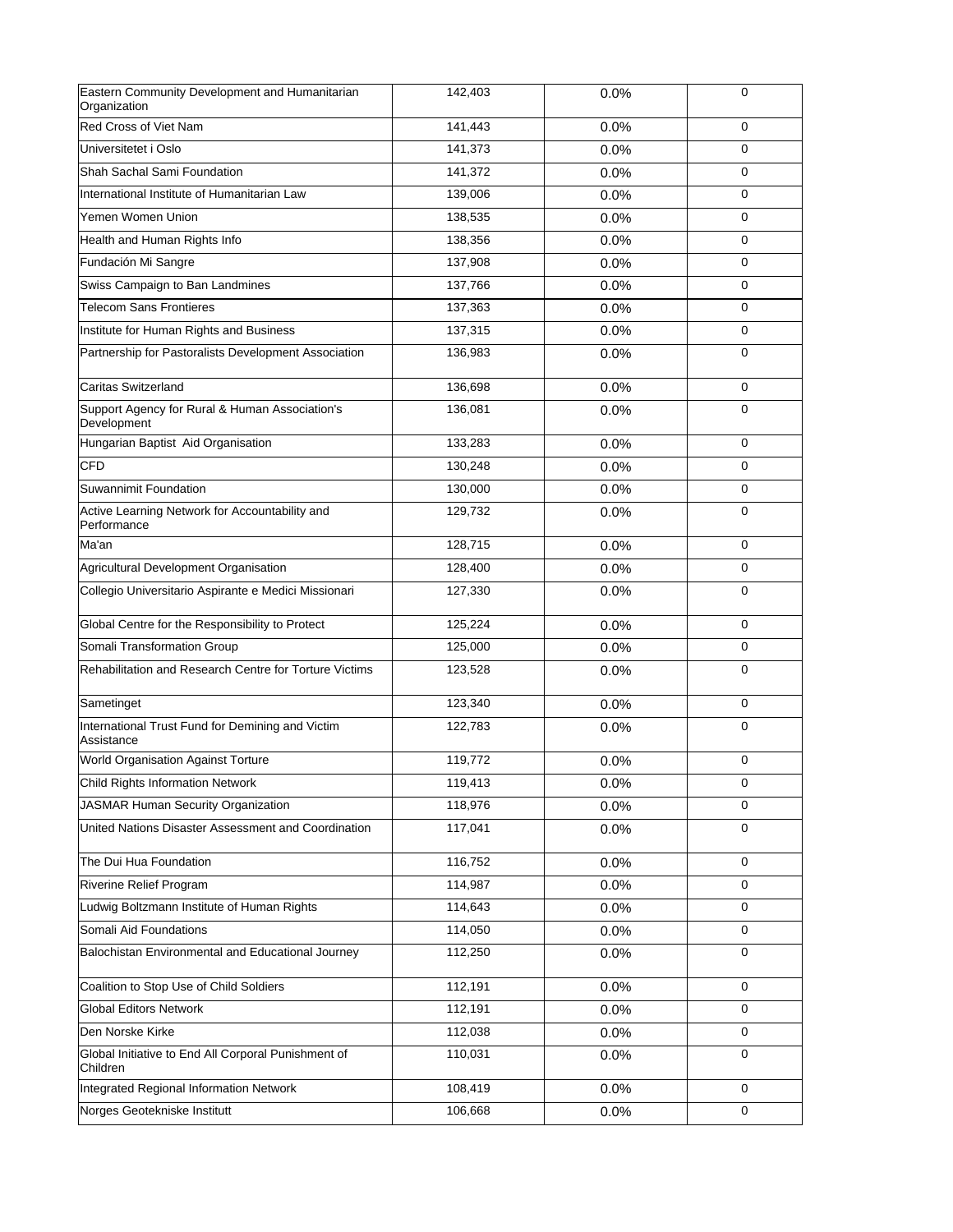| Hiran Water Supply and Community Development<br>Organisation         | 106,549 | 0.0% | $\mathbf 0$ |
|----------------------------------------------------------------------|---------|------|-------------|
| <b>Heartland Alliance International</b>                              | 106,530 | 0.0% | $\mathbf 0$ |
| <b>Emergency Nutrition Network</b>                                   | 105,485 | 0.0% | $\mathbf 0$ |
| Devcon                                                               | 103,635 | 0.0% | $\mathbf 0$ |
| Chapman Freeborn Airchartering                                       | 102,000 | 0.0% | $\mathbf 0$ |
| Society for Awareness and Change                                     | 101,109 | 0.0% | 0           |
| Somali Community Development Foundation                              | 100,833 | 0.0% | $\mathbf 0$ |
| APOPO vzw (Anti-Persoonsmijnen Ontmijnende Product<br>Onttwikkeling) | 100,831 | 0.0% | $\mathbf 0$ |
| Centre for Research on the Epidemiology of Disasters                 | 100,100 | 0.0% | $\mathbf 0$ |
| Development Initiatives                                              | 100,100 | 0.0% | $\mathbf 0$ |
| <b>AGROCARE Community Development Association</b>                    | 100,000 | 0.0% | $\mathbf 0$ |
| Marshall Legacy Institute                                            | 100,000 | 0.0% | $\mathbf 0$ |
| <b>Rescue South Africa</b>                                           | 100,000 | 0.0% | $\mathbf 0$ |
| Vanuatu Red Cross Society                                            | 100,000 | 0.0% | 0           |
| Hope International Development Agency                                | 99,990  | 0.0% | $\mathbf 0$ |
| Satunama                                                             | 99,500  | 0.0% | 0           |
| Initiative for Development and Empowerment Axis                      | 99,439  | 0.0% | $\mathbf 0$ |
| Nahdlatul Ulamu                                                      | 99,229  | 0.0% | $\mathbf 0$ |
| Freedom of Expression and of Association                             | 99,183  | 0.0% | $\mathbf 0$ |
| Minority Rights Group International                                  | 99,080  | 0.0% | $\mathbf 0$ |
| Dinah Falala & Phoebe Sandi Foundation                               | 98,800  | 0.0% | $\mathbf 0$ |
| Initiative for Change                                                | 98,693  | 0.0% | $\mathbf 0$ |
| NU                                                                   | 96,585  | 0.0% | $\mathbf 0$ |
| Global Forum for Media Development                                   | 95,536  | 0.0% | $\mathbf 0$ |
| SomaliAid                                                            | 95,493  | 0.0% | $\mathbf 0$ |
| <b>Skills Active Forward</b>                                         | 94,850  | 0.0% | $\mathbf 0$ |
| <b>FAIRMED Foundation</b>                                            | 94,399  | 0.0% | 0           |
| <b>PEN</b> International                                             | 93,493  | 0.0% | 0           |
| Humanitarian Forum                                                   | 93,327  | 0.0% | 0           |
| Zamzam Foundation                                                    | 92,210  | 0.0% | $\mathbf 0$ |
| Association for the Prevention of Torture                            | 92,132  | 0.0% | $\mathbf 0$ |
| Geneva Forum                                                         | 92,132  | 0.0% | 0           |
| International Rehabilitation Council of Tortured Victims             | 92,132  | 0.0% | $\mathbf 0$ |
| Social Economical Environmental Developers                           | 92,132  | 0.0% | $\mathbf 0$ |
| Stavanger kommune, Sølvberget KF Bibl.og kul                         | 92,132  | 0.0% | 0           |
| Organisation for Economic Co-operation and<br>Development            | 92,119  | 0.0% | $\mathbf 0$ |
| Arab Fund for Human Rights                                           | 91,693  | 0.0% | $\mathbf 0$ |
| International Council of Voluntary Agencies                          | 89,380  | 0.0% | 0           |
| GeoForschungsZentrum Potsdam                                         | 89,223  | 0.0% | 0           |
| Himilo Organization for Development                                  | 87,660  | 0.0% | $\mathbf 0$ |
| Swiss AIDS Care International                                        | 87,097  | 0.0% | 0           |
| PARCIC                                                               | 85,784  | 0.0% | $\mathbf 0$ |
| Association for Empowerment of Persons with Disabilities             | 84,911  | 0.0% | 0           |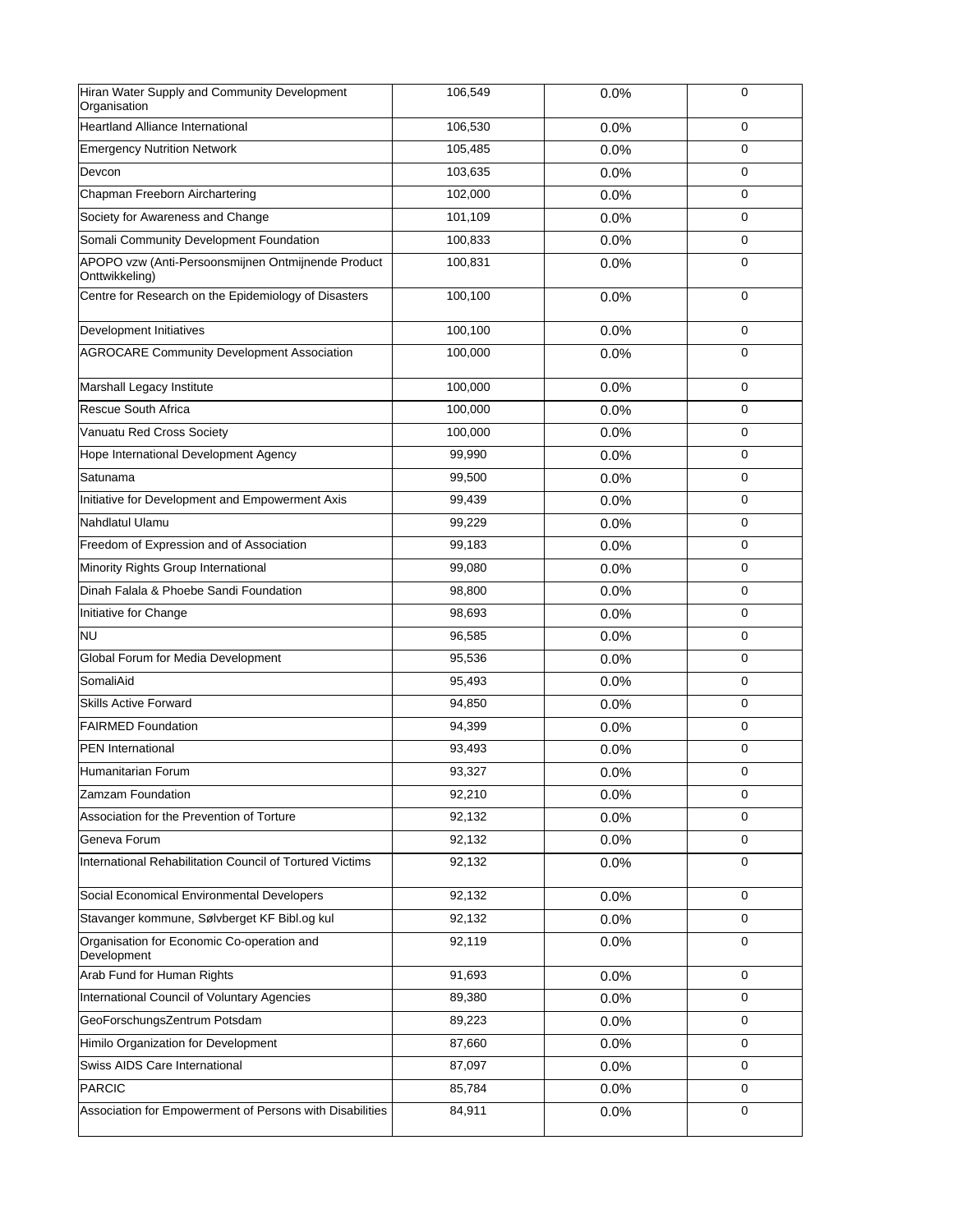| Croatian Red Cross                                                                          | 83,865 | 0.0% | $\mathbf 0$ |
|---------------------------------------------------------------------------------------------|--------|------|-------------|
| Noor Al Hussein Foundation                                                                  | 83,475 | 0.0% | 0           |
| Care and Social Development Organization                                                    | 82,800 | 0.0% | $\mathbf 0$ |
| Service Health Relief Development Organization                                              | 82,525 | 0.0% | 0           |
| Plan Norge                                                                                  | 82,523 | 0.0% | $\mathbf 0$ |
| Upper Nile Kalaazar Eradication Association                                                 | 80,933 | 0.0% | $\mathbf 0$ |
| Somaliland community development Organization                                               | 79,970 | 0.0% | $\mathbf 0$ |
| Community Appraisal & Motivation Program                                                    | 76,955 | 0.0% | 0           |
| Organisation Marocaine Des Droits de l'homme                                                | 75,796 | 0.0% | 0           |
| <b>Tonga Red Cross Society</b>                                                              | 75,000 | 0.0% | $\mathbf 0$ |
| Samerådet                                                                                   | 70,759 | 0.0% | 0           |
| Association Idée-elles                                                                      | 70,594 | 0.0% | $\mathbf 0$ |
| Society for the Advancement, Community, health,<br><b>Education and Training</b>            | 69,720 | 0.0% | 0           |
| Help the Aged                                                                               | 69,674 | 0.0% | 0           |
| Norwegian Search and Rescue                                                                 | 68,236 | 0.0% | 0           |
| RDN                                                                                         | 68,000 | 0.0% | $\mathbf 0$ |
| Inprosula                                                                                   | 67,791 | 0.0% | $\mathbf 0$ |
| International Assistance Mission                                                            | 67,516 | 0.0% | $\mathbf 0$ |
| <b>PRIMA SYNERGIE</b>                                                                       | 66,245 | 0.0% | 0           |
| <b>OXFAM Australia</b>                                                                      | 66,239 | 0.0% | 0           |
| Sahkar Dost Welfare Association                                                             | 66,065 | 0.0% | $\mathbf 0$ |
| Sign of Hope                                                                                | 62,500 | 0.0% | $\mathbf 0$ |
| University of Oxford - Refugee Studies Centre                                               | 61,914 | 0.0% | $\mathbf 0$ |
| Dejarup                                                                                     | 61,820 | 0.0% | 0           |
| Wilton Park                                                                                 | 60,214 | 0.0% | $\pmb{0}$   |
| Centre d'Enseignement et de Recherche en Action<br>Humanitaire                              | 60,024 | 0.0% | $\mathbf 0$ |
| Sudan Social Development Organization                                                       | 58,343 | 0.0% | $\mathbf 0$ |
| Stiftung Kasipiti                                                                           | 58,172 | 0.0% | 0           |
| Horn of Africa Organization for Protection of Environment<br>and Improvement of Livelihoods | 57,737 | 0.0% | $\mathbf 0$ |
| Baptist Aotearoa NZ Aid                                                                     | 57,252 | 0.0% | $\pmb{0}$   |
| Secours Populaire Francais                                                                  | 56,577 | 0.0% | $\mathbf 0$ |
| Questscope                                                                                  | 55,400 | 0.0% | $\mathbf 0$ |
| Myanmar NGO Contingency Plan Steering Committee                                             | 53,744 | 0.0% | $\mathbf 0$ |
| Quaker United Nations Office                                                                | 53,667 | 0.0% | $\mathbf 0$ |
| <b>Cyprus Red Cross</b>                                                                     | 50,000 | 0.0% | 0           |
| Red Cross Society of Bosnia and Herzegovina                                                 | 50,000 | 0.0% | $\mathbf 0$ |
| Red Cross Society of China                                                                  | 50,000 | 0.0% | 0           |
| Vitalité Plus                                                                               | 50,000 | 0.0% | $\mathbf 0$ |
| Fondation Chreschte mam Sahel                                                               | 48,789 | 0.0% | 0           |
| Abyei Community Action for Development                                                      | 48,364 | 0.0% | 0           |
| Echelle appui au développement                                                              | 47,833 | 0.0% | $\mathbf 0$ |
| International Press Institute                                                               | 47,438 | 0.0% | 0           |
| Studentenes og Akademikernes Internasjonale<br>Hjelpefond                                   | 45,846 | 0.0% | $\mathbf 0$ |
| Sabou Guinee                                                                                | 45,553 | 0.0% | 0           |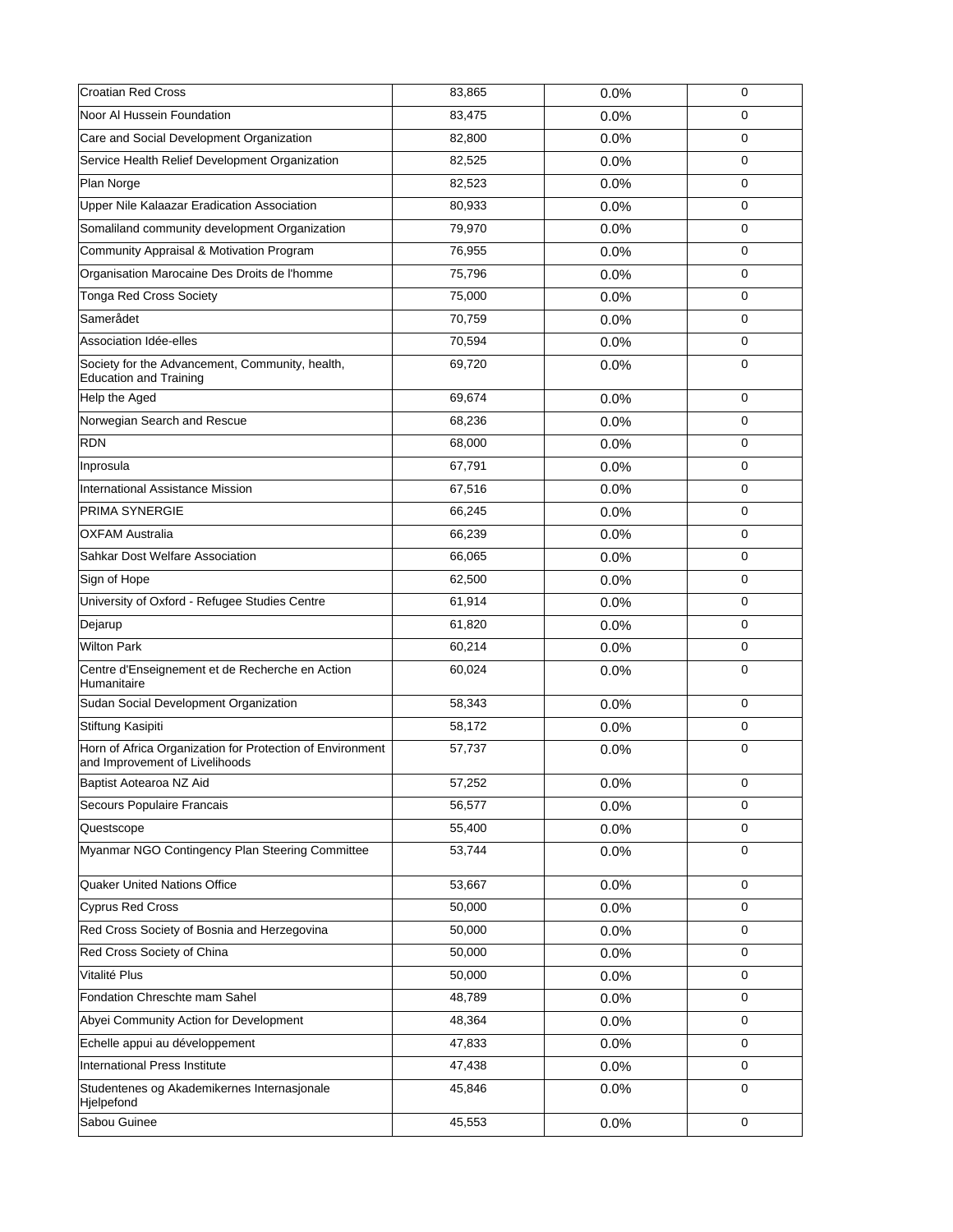| Taiwan Tzu-chi Foundation Malaysia                 | 43,956      | 0.0% | 0           |
|----------------------------------------------------|-------------|------|-------------|
| Karuna Taungngu                                    | 41,783      | 0.0% | $\mathbf 0$ |
| Frontiers, Ruwad Association                       | 37,801      | 0.0% | $\mathbf 0$ |
| Ayuda en Accion                                    | 37,482      | 0.0% | 0           |
| United Nations Office of Legal Affairs             | 37,397      | 0.0% | $\mathbf 0$ |
| Oslo Coalition on Freedom of Religion or Belief    | 35,457      | 0.0% | 0           |
| <b>KAFA</b>                                        | 34,452      | 0.0% | $\mathbf 0$ |
| Industri Energi (fagforbundet)                     | 31,227      | 0.0% | $\mathbf 0$ |
| Dag Hammarskjold Scholarship Fund for Journalists  | 28,048      | 0.0% | 0           |
| France Cooperation Internationale                  | 27,792      | 0.0% | $\mathbf 0$ |
| Foley Hoag LLP                                     | 27,752      | 0.0% | $\mathbf 0$ |
| Patient Friendly Society                           | 27,473      | 0.0% | 0           |
| Kreuz des Südens                                   | 25,237      | 0.0% | 0           |
| <b>Counselling Services Unit</b>                   | 25,000      | 0.0% | $\mathbf 0$ |
| Fondacioni Miresia                                 | 25,000      | 0.0% | $\mathbf 0$ |
| Mingalar Myanmar                                   | 25,000      | 0.0% | $\mathbf 0$ |
| Antares Foundation                                 | 24,250      | 0.0% | 0           |
| <b>Buco Cotonou</b>                                | 23,104      | 0.0% | 0           |
| <b>Association Medina</b>                          | 21,505      | 0.0% | $\mathbf 0$ |
| Deutscher Entwicklungsdienst                       | 20,604      | 0.0% | 0           |
| MEDECO                                             | 19,946      | 0.0% | $\mathbf 0$ |
| <b>Association Persis Valais</b>                   | 18,790      | 0.0% | 0           |
| Den norske Helsingforskomite                       | 18,369      | 0.0% | $\mathbf 0$ |
| Aide à l''Enfance de l''Inde                       | 18,074      | 0.0% | $\mathbf 0$ |
| <b>Allianz Mission</b>                             | 17,517      | 0.0% | 0           |
| Global Public Policy Institute                     | 17,253      | 0.0% | $\mathbf 0$ |
| Pharmaciens Sans Frontieres - Comite International | 17,244      | 0.0% | $\mathbf 0$ |
| Action Solidarité Tiers Monde                      | 14,262      | 0.0% | $\mathbf 0$ |
| Sovereign Military Order of Malta                  | 14,000      | 0.0% | 0           |
| WISAG                                              | 13,324      | 0.0% | 0           |
| Les Sarments de Lavaux                             | 10,098      | 0.0% | $\mathbf 0$ |
| Beaconhouse                                        | 8,439       | 0.0% | $\mathbf 0$ |
| Enfants de Cusco                                   | 8,362       | 0.0% | $\mathbf 0$ |
| <b>Harvard University</b>                          | 7,822       | 0.0% | $\mathbf 0$ |
| Namibia CARES Movement                             | 7,223       | 0.0% | $\mathbf 0$ |
| <b>RESTART</b>                                     | 5,007       | 0.0% | 0           |
| <b>CEVA Logistics</b>                              | 5,002       | 0.0% | $\mathbf 0$ |
| The Living History Forum                           | 3,923       | 0.0% | 0           |
| Juridisk rådgivning for kvinner                    | 2,559       | 0.0% | $\mathbf 0$ |
| International Humanitarian Fact-Finding Commission | 2,553       | 0.0% | $\mathbf 0$ |
| American Jewish Joint Distribution Committee       | $\mathsf 0$ | 0.0% | 1,200,000   |
| Brother's Brother Foundation                       | $\mathbf 0$ | 0.0% | 149,000     |
| <b>Direct Relief</b>                               | 0           | 0.0% | 1,900,000   |
| Give2Asia                                          | 0           | 0.0% | 2,200,000   |
| Humane Society of the United States                | $\pmb{0}$   | 0.0% | 170,000     |